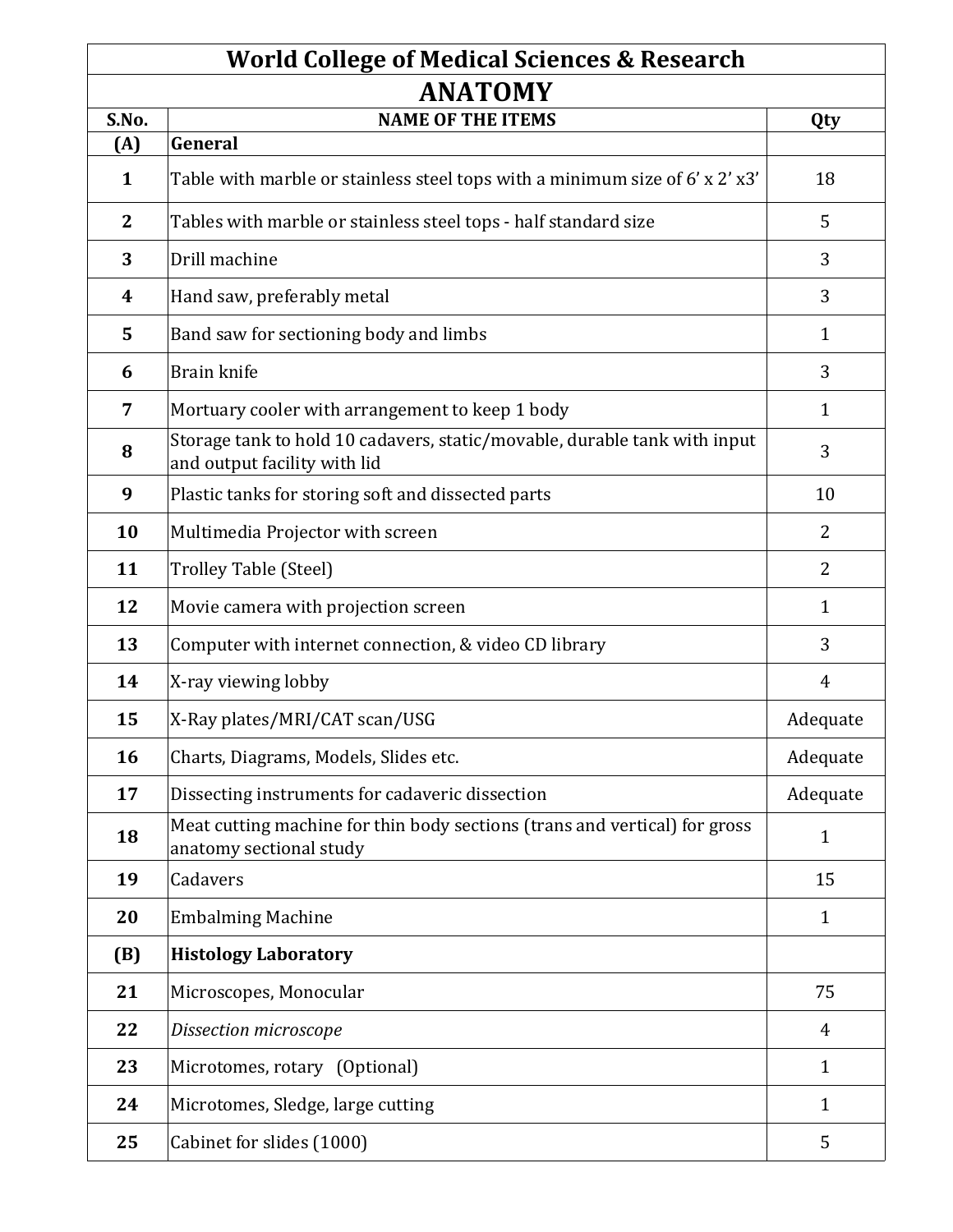| S.No. | <b>NAME OF THE ITEMS</b>                  | Qty            |
|-------|-------------------------------------------|----------------|
| 26    | Incubators                                | $\mathbf{1}$   |
| 27    | Paraffin embedding bath                   | $\mathbf{1}$   |
| 28    | Hot plates for flattening sections        | $\mathbf{1}$   |
| 29    | Hot air oven for drying slides (45 oC)    | $\mathbf{1}$   |
| 30    | Refrigerators (Minimum 165 litres)        | 2              |
| 31    | Marking pencils                           | Adequate       |
| 32    | <b>Binocular Microscope</b>               | $\overline{2}$ |
| 33    | <b>Bone Cutting Machine</b>               | $\mathbf{1}$   |
| 34    | <b>Distillation Plant</b>                 | $\overline{4}$ |
| 35    | <b>Tissue Floating Bath</b>               | $\mathbf{1}$   |
| 36    | Weighing Balance - Analytical             | $\mathbf{1}$   |
| 37    | Weighing Balance - Plain (6 Kg. Capacity) | 2              |
| 38    | Overhead Projector                        | 4              |
| 39    | <b>Overhead Revolving Light</b>           | 1              |
| 40    | <b>Plaster Cutting Machine</b>            | $\mathbf{1}$   |
| 41    | Olympus Microscopes(binocular)            | 10             |
| 42    | Metal Stools (3 Legs)                     | 247            |
| 43    | Specimen Jars                             | 100            |
| C)    | <b>Museum</b>                             |                |
| 44    | Articulated Skeleton set                  | 7              |
| 45    | Bones (Dis-articulated) sets              | 30             |
| 46    | Specimen Wet                              | 150            |
| 47    | Steel racks                               | Adequate       |
| 48    | Laptop                                    | $\mathbf{1}$   |
| 49    | Desktop Computer, with Printer            | $\overline{3}$ |
| 50    | Photocopier and Scanner                   | $\mathbf{1}$   |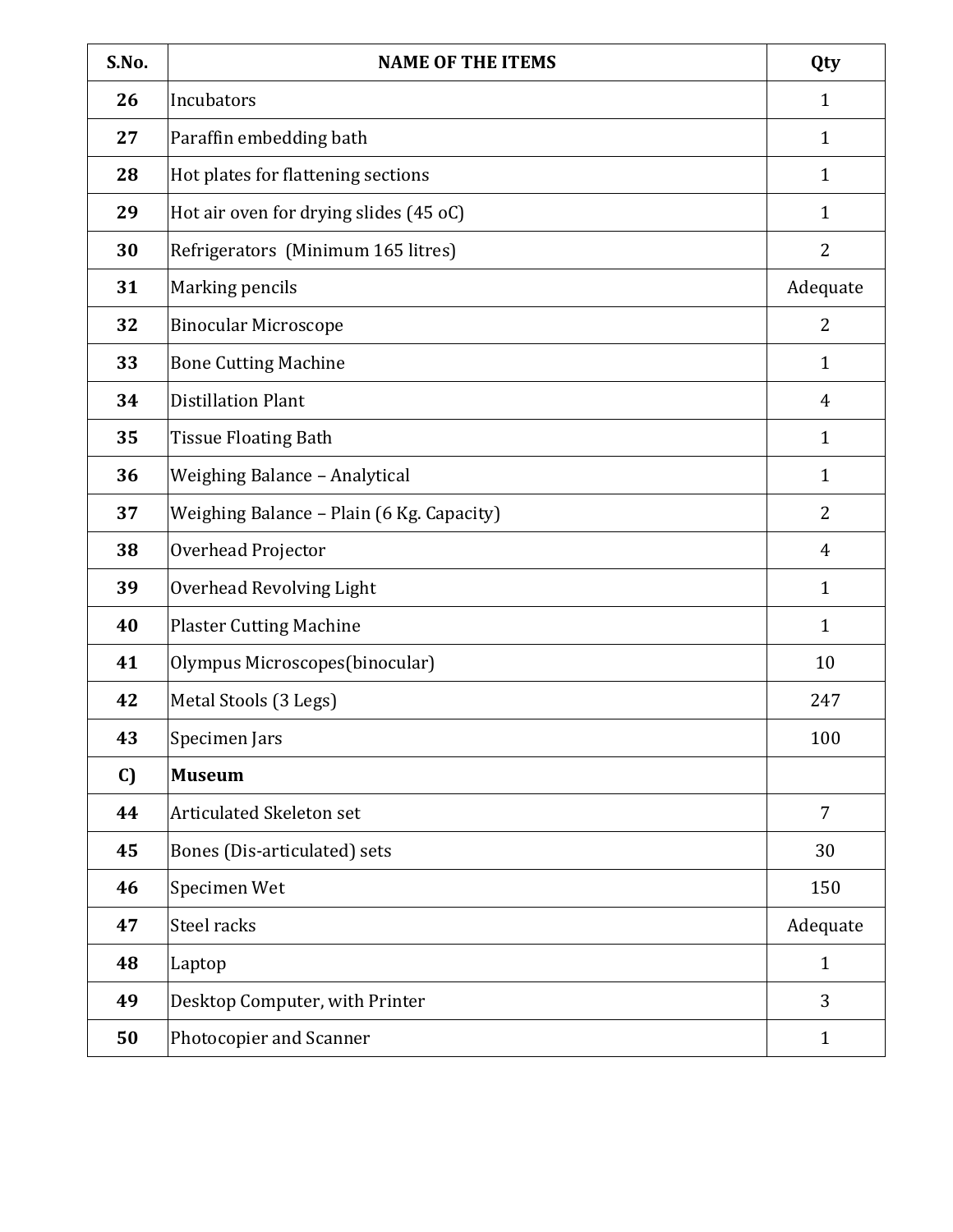| <b>World College of Medical Sciences &amp; Research</b> |                                                              |                |
|---------------------------------------------------------|--------------------------------------------------------------|----------------|
| <b>PHYSIOLOGY</b>                                       |                                                              |                |
| S.No.                                                   | <b>NAME OF THE ITEMS</b>                                     | Qty            |
| 1                                                       | Sherrington Starling kymograph (electrically driven)         | 2              |
| $\mathbf{2}$                                            | Myograph stand                                               | 2              |
| 3                                                       | Inductorium                                                  | 2              |
| 4                                                       | Simple key                                                   | 2              |
| 5                                                       | Short circuiting key                                         | 2              |
| 6                                                       | Pohl's commutator                                            | 2              |
| 7                                                       | Vibrating interrupter                                        | $\overline{2}$ |
| 8                                                       | Muscle trough                                                | 2              |
| 9                                                       | Muscle lever                                                 | 2              |
| 10                                                      | Muscle grip of femur clamp                                   | 2              |
| 11                                                      | Hook and Weight set                                          | 2              |
| 12                                                      | Heart lever (simple & Starling)                              | $\overline{2}$ |
| 13                                                      | Frog board for dissection                                    | $\overline{2}$ |
| 14                                                      | Enamel tray                                                  | 2              |
| 15                                                      | Frog board cork lined with boss head                         | 2              |
| 16                                                      | Low voltage unit for tapping 2 and 4 volts for stimulation   | $\overline{2}$ |
| 17                                                      | Electromagnetic time marker                                  | $\overline{2}$ |
| 18                                                      | Tuning fork time marker 100/sec                              | $\overline{2}$ |
| 19                                                      | Electrodes                                                   | $\overline{2}$ |
| 20                                                      | X-blocks                                                     | 2              |
| 21                                                      | Spirit lamps                                                 | $\overline{2}$ |
| 22                                                      | Marey's tambour                                              | $\overline{2}$ |
| 23                                                      | Microscopes, oil immersion                                   | $60 + 8$       |
| 24                                                      | Demonstration eye piece                                      | 4              |
| 25                                                      | Double demonstration eye piece                               | $\overline{4}$ |
| 26                                                      | Stage incubator                                              | $\mathbf{1}$   |
| 27                                                      | Westergren's pipette for E.S.R. on stand(with space pipette) | 30             |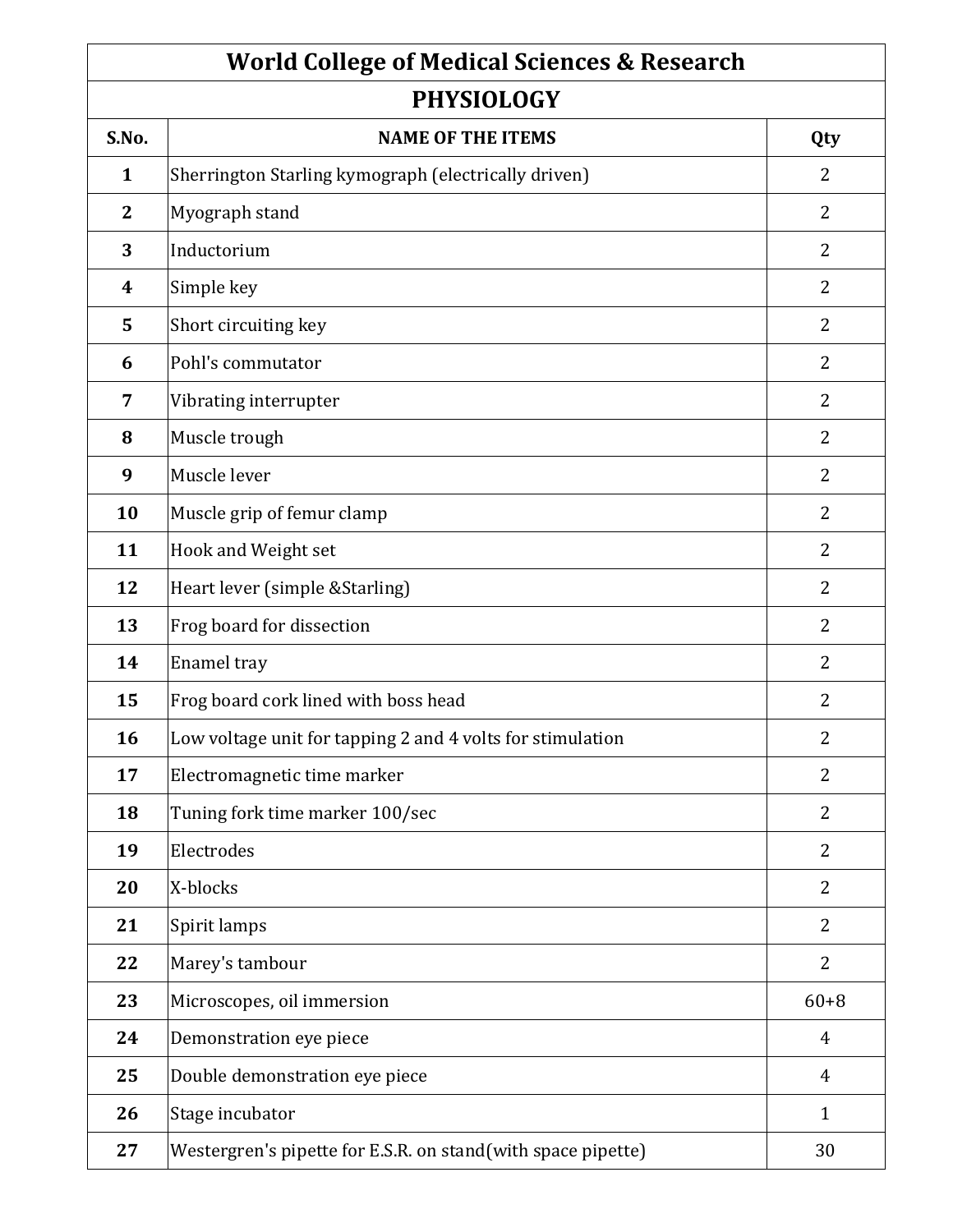| S.No. | <b>NAME OF THE ITEMS</b>                             | Qty          |
|-------|------------------------------------------------------|--------------|
| 28    | Wintrobe's pipette for ESR and PCV with stand        | 30           |
| 29    | Perimeter Pristely Smith S/LP.984 B & T              | 15           |
| 30    | Hemoglobin-meter Sahli's or Hellige (with spaces)    | 60           |
| 31    | Hemocytometer                                        | 60           |
| 32    | Sphygmomanometer (digital & Mercury free)            | 60           |
| 33    | Stethoscopes                                         | 60           |
| 34    | Stethoscopes, demonstration with multiple ear pieces | 4            |
| 35    | Polygraphs                                           | $\mathbf{1}$ |
| 36    | Venous pressure apparatus                            | 2            |
| 37    | Spirometer, ordinary                                 | 20           |
| 38    | Gas analysis apparatus, Halden's student type        | $\mathbf{1}$ |
| 39    | Van Slyke's apparatus manometric                     | $\mathbf{1}$ |
| 40    | Gas analyser automatic for CO2, O2, N2               | $\mathbf{1}$ |
| 41    | Douglas bag, complete                                | 2            |
| 42    | Basal metabolism apparatus                           | $\mathbf{1}$ |
| 43    | Mosso'sErgograph                                     | 10           |
| 44    | Clinical thermometer (Digital)                       | 60           |
| 45    | Compass aesthesiometer                               | 20           |
| 46    | Thermo-aesthesiometer                                | 20           |
| 47    | Algometer                                            | 20           |
| 48    | Apparatus for passive movement                       | $\mathbf{1}$ |
| 49    | Knee hammer                                          | 40           |
| 50    | Stethograph                                          | 20           |
| 51    | <b>Bicycle Ergometer</b>                             | $\mathbf{1}$ |
| 52    | Olfactometer                                         | $\mathbf{1}$ |
| 53    | Ophthalmoscope                                       | $\mathbf{1}$ |
| 54    | Schematic eye                                        | 2            |
| 55    | Phakoscope                                           | $\mathbf{1}$ |
| 56    | Perimeter with charts (Lister's)                     | 5            |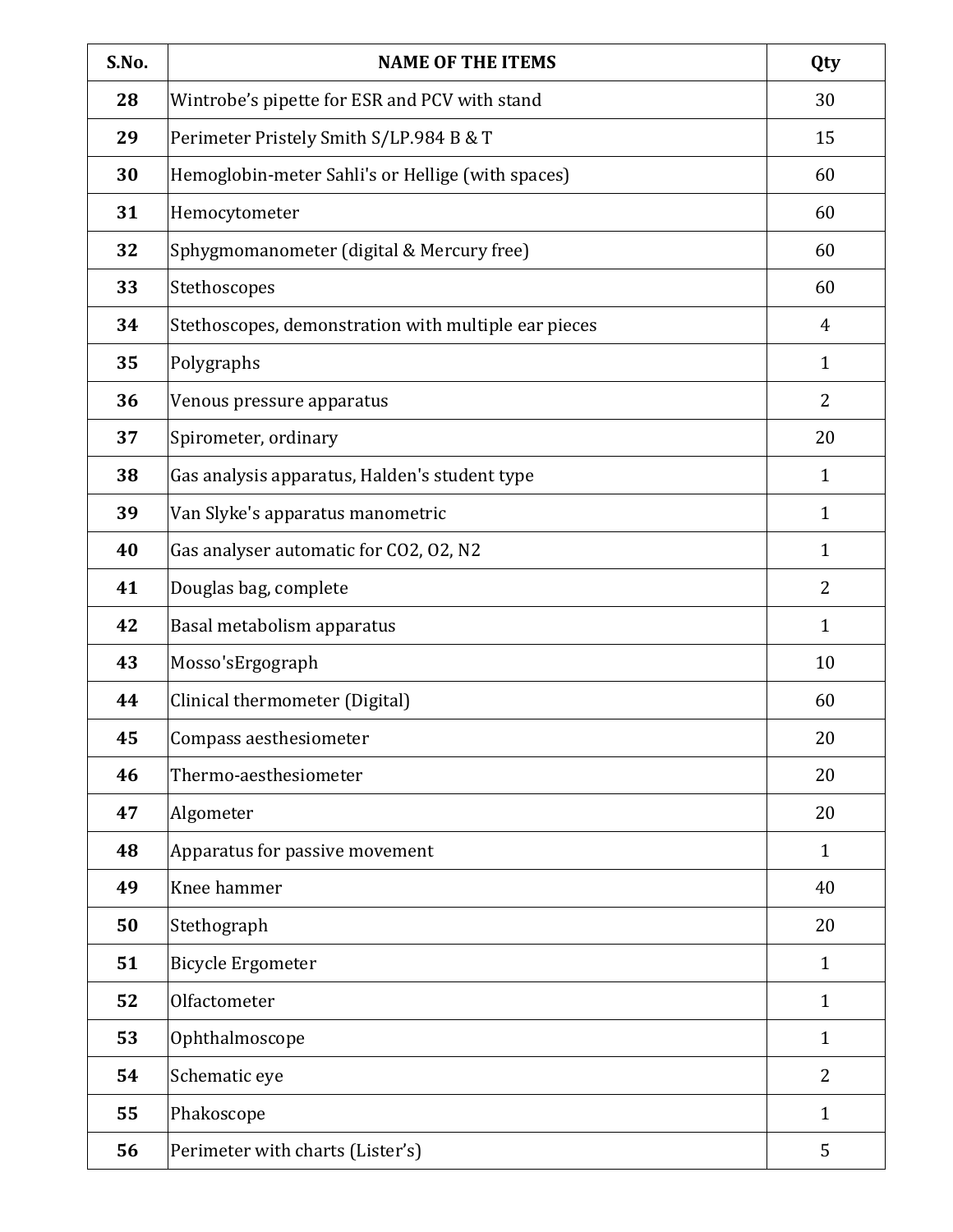| S.No. | <b>NAME OF THE ITEMS</b>                                         | Qty            |
|-------|------------------------------------------------------------------|----------------|
| 57    | Color perception lantern Edridge green                           | 2              |
| 58    | Maddox rod                                                       | $\mathbf{1}$   |
| 59    | Newtons color wheel                                              | $\mathbf{1}$   |
| 60    | Tuning fork to test hearing 32-10000 cps(sets-100, 256, 512 hz)  | 20             |
| 61    | Dynamometer                                                      | 2              |
| 62    | Otorhinolaryngoscope                                             | $\mathbf{1}$   |
| 63    | Sterilizer electrical                                            | $\mathbf{1}$   |
| 64    | Instrument trolley                                               | $\mathbf{1}$   |
| 65    | Stop watch                                                       | 20             |
| 66    | Multi channel Physiograph, 3 channels, complete with accessories | 3              |
| 67    | Student physiograph, (single channel) with accessories           | 8              |
| 68    | Centrifuge, high speed with technometer                          | $\mathbf{1}$   |
| 69    | Colorimeter, photoelectric                                       | $\mathbf{1}$   |
| 70    | pH meter electric                                                | 1              |
| 71    | Refrigerator                                                     | 1              |
| 72    | Oxygen cylinder with trolley                                     | 1              |
| 73    | CO2 cylinder with trolley                                        | 1              |
| 74    | Electronic stimulator                                            | 1              |
| 75    | Water distillation steel with spare heating elements             | $\mathbf{1}$   |
| 76    | All glass distillation apparatus double stage                    | 1              |
| 77    | Voltage stabilizer                                               | $\mathbf{1}$   |
| 78    | Thermometers, balances, microslides and glassware                | Adequate       |
| 79    | Digital Physiograph                                              | 2              |
| 80    | <b>Models and Charts</b>                                         | 25 each        |
| 81    | <b>ECG Machine</b>                                               | 3              |
| 82    | Laptop                                                           | $\mathbf{1}$   |
| 83    | Desktop Computer, with Printer                                   | 3              |
| 84    | Photocopier and Scanner                                          | $\mathbf{1}$   |
| 85    | Multimedia Projector with screen                                 | $\overline{2}$ |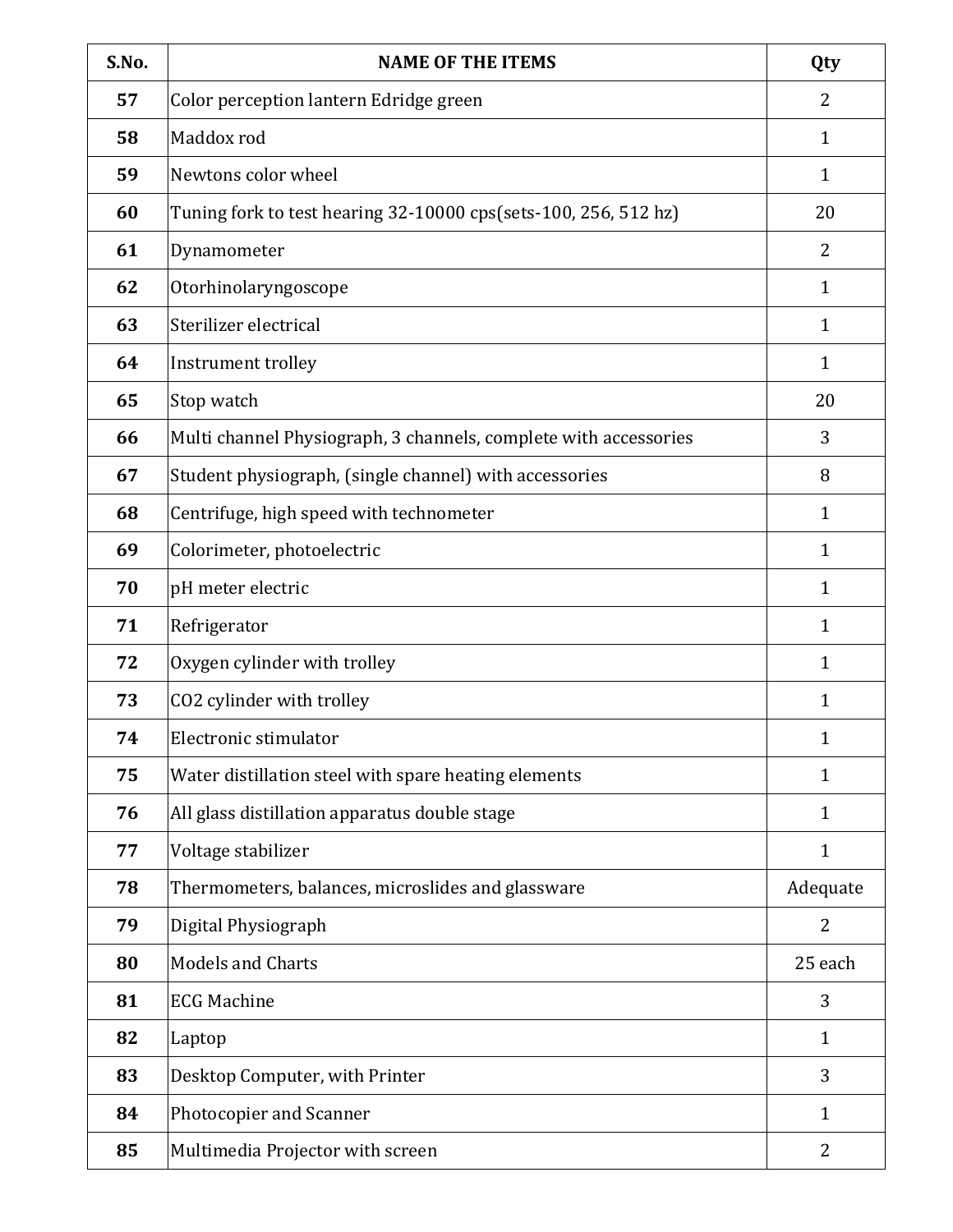#### **World College of Medical Sciences & Research BIOCHEMISTRY**

| DIULALMISIKI   |                                                                                                             |                     |
|----------------|-------------------------------------------------------------------------------------------------------------|---------------------|
| S.No.          | <b>NAME OF THE ITEMS</b>                                                                                    | Qty                 |
| $\mathbf{1}$   | Analytical Balance : upto 200g/1gm increment                                                                | $\overline{2}$      |
| $\mathbf{2}$   | Urinometers calibrated (Mercury based instruments to be replaced with<br>other alternatives)                | 20                  |
| 3              | Hot air oven (More than 200 litres)                                                                         | $\overline{2}$      |
| 4              | <b>Digital Colorimeters</b>                                                                                 | 5                   |
| 5              | <b>Student Microscopes</b>                                                                                  | 5                   |
| 6              | Glucometer with strips (For POCT)                                                                           | $\overline{2}$      |
| $\overline{7}$ | Thermometer 0 - 250 degree Celsius (Mercury based instruments to be<br>replaced with suitable alternatives) | 5                   |
| 8              | Semi autoanalyser                                                                                           | $\overline{2}$      |
| 9              | <b>Boiling Water baths</b>                                                                                  | $\overline{2}$      |
| 10             | Constant temperature water bath Tank Capacity: (Temperature range 5 to<br>80o Celsius)                      | $\mathbf{1}$        |
| 11             | Laboratory Reagent Refrigerators, capacity > 200 litres                                                     | $\overline{3}$      |
| 12             | Complete Chromatographic Unit for paper & TLC                                                               | 2 each              |
| 13             | Centrifuge clinical for $\geq 8$ tubes                                                                      | $\overline{2}$      |
| 14             | pH meters of wide range digital                                                                             | 5                   |
| 15             | Fixed volume pipettes -- 1ml, 0.5ml, 0.2ml, 0.1ml and 0.02ml                                                | 5 of each<br>volume |
| 16             | Complete Electrophoresis apparatus with power supply (Paper, PAGE,<br>agarose)                              | 1 each              |
| 17             | Densitometer with computer                                                                                  | $\mathbf{1}$        |
| 18             | Bottle dispensers                                                                                           | 20                  |
| 19             | All glass distillation apparatus                                                                            | $\mathbf{1}$        |
| 20             | Vortex mixers                                                                                               | 2                   |
| 21             | Incubator 37oC                                                                                              | $\overline{2}$      |
| 22             | Variable and fixed volume micro auto pipettes                                                               | Adequate            |
| 23             | Glass ware & accessories                                                                                    | Adequate            |
| 24             | Fume cupboard                                                                                               | 1                   |
| 25             | Digital Analytical Balance                                                                                  | 1                   |
| 26             | <b>Balance Micro</b>                                                                                        | $\mathbf{1}$        |
|                |                                                                                                             |                     |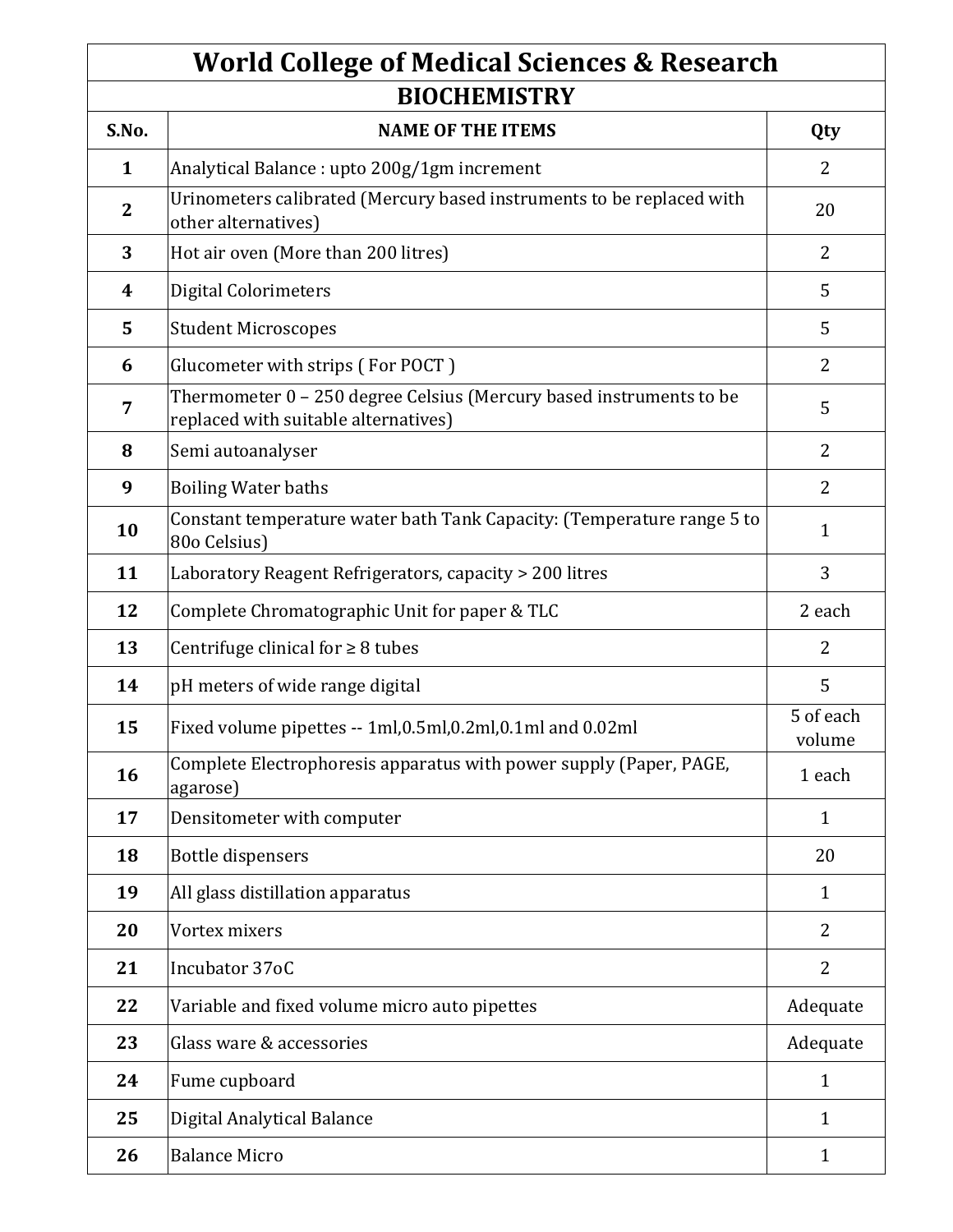| S.No. | <b>NAME OF THE ITEMS</b>             | Qty            |
|-------|--------------------------------------|----------------|
| 27    | Spectrophotometer                    | $\mathbf{1}$   |
| 28    | <b>ELISA</b> (Demonstration)         | $\mathbf{1}$   |
| 29    | Laptop                               | $\mathbf{1}$   |
| 30    | Desktop Computer, with Printer       | $\overline{2}$ |
| 31    | Photocopier and Scanner              | $\mathbf{1}$   |
| 32    | Multimedia Projector with screen     | $\overline{2}$ |
| 33    | <b>Autoclave Electric</b>            | $\mathbf{1}$   |
| 34    | <b>Magnetic Stirrer</b>              | $\mathbf{1}$   |
| 35    | Pump Vacuum                          | $\mathbf{1}$   |
| 36    | <b>Flame Photometer</b>              | $\mathbf{1}$   |
| 37    | UV Lamp                              | $\mathbf{1}$   |
| 38    | <b>Binocular Research Microscope</b> | $\mathbf{1}$   |
| 39    | Ryle's tube                          | $\overline{4}$ |
| 40    | Stop Watch                           | $\overline{4}$ |
| 41    | Desiccators Large size               | 6              |
| 42    | Desiccators Small size               | 6              |
| 43    | Homogenizer                          | $\overline{2}$ |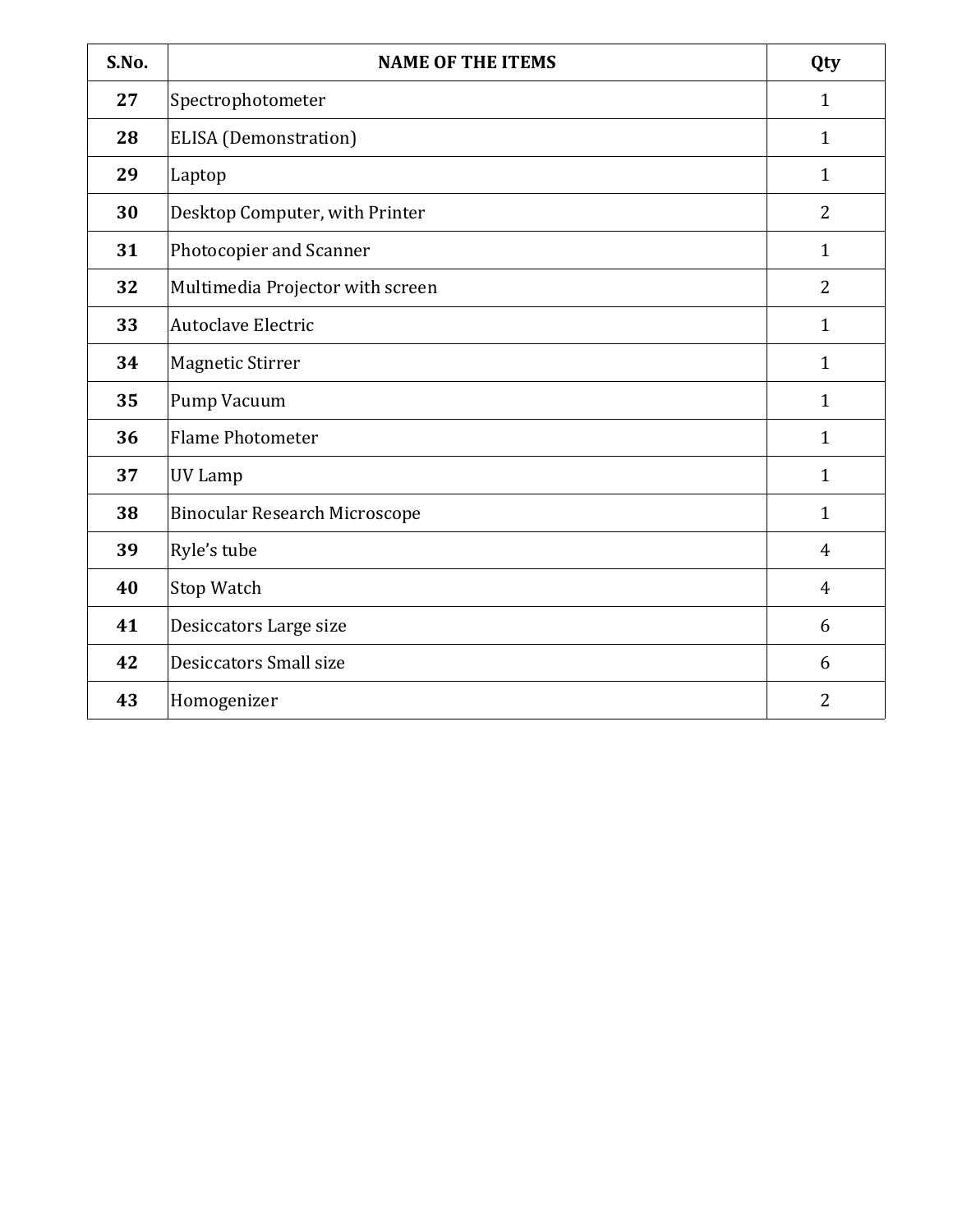### **PATHOLOGY World College of Medical Sciences & Research**

| <b>FAINULUUI</b> |                                                                                                                                                                                                                                                                                                                                                                                                                                                                                                                                                                                                                                                                 |                             |
|------------------|-----------------------------------------------------------------------------------------------------------------------------------------------------------------------------------------------------------------------------------------------------------------------------------------------------------------------------------------------------------------------------------------------------------------------------------------------------------------------------------------------------------------------------------------------------------------------------------------------------------------------------------------------------------------|-----------------------------|
| S.No.            | <b>NAME OF THE ITEMS</b>                                                                                                                                                                                                                                                                                                                                                                                                                                                                                                                                                                                                                                        | Qty                         |
| $\mathbf{1}$     | Desktop Computers with High Speed Internet, Laser Black & White Heavy<br>duty Laser Printers, Color Inkjet Printers, Scanners, Photocopy (Xerox)<br>Machines, Telephone with STD facility, Fax Machine etc. Every faculty &<br>Resident must have separate Desktop/Laptop with high speed Internet<br>facility. Office table small and big, office chairs; museum almirahs; study<br>table, staff room, and library almirahs, stock almirahs, store room racks,<br>lockers with coat hangers and drawers as required. Laboratory benches<br>with cupboards and rack for reagent bottles, water, gas and electric<br>points, operation tables etc. as necessary. | Adequate                    |
| (B)              | <b>Morbid Histology and Morbid Anatomy</b>                                                                                                                                                                                                                                                                                                                                                                                                                                                                                                                                                                                                                      |                             |
| $\mathbf{2}$     | <b>Specimen Identification Solutions</b>                                                                                                                                                                                                                                                                                                                                                                                                                                                                                                                                                                                                                        | $\mathbf{1}$                |
| 3                | Weighing machine for cadavers (300 Kg.)                                                                                                                                                                                                                                                                                                                                                                                                                                                                                                                                                                                                                         | $\mathbf{1}$                |
| 4                | <b>Manual Rotary Microtome</b>                                                                                                                                                                                                                                                                                                                                                                                                                                                                                                                                                                                                                                  | 2                           |
| 5                | <b>Automated Rotary Microtome</b>                                                                                                                                                                                                                                                                                                                                                                                                                                                                                                                                                                                                                               | $\mathbf{1}$                |
| 6                | Cryostat                                                                                                                                                                                                                                                                                                                                                                                                                                                                                                                                                                                                                                                        | $\mathbf{1}$                |
| 7                | Hot plate                                                                                                                                                                                                                                                                                                                                                                                                                                                                                                                                                                                                                                                       | 2                           |
| 8                | Paraffin embedding bath                                                                                                                                                                                                                                                                                                                                                                                                                                                                                                                                                                                                                                         | 2                           |
| 9                | <b>Heated Paraffin Embedding Module</b>                                                                                                                                                                                                                                                                                                                                                                                                                                                                                                                                                                                                                         | 2                           |
| 10               | Cold Plate for Modular Tissue Embedding System                                                                                                                                                                                                                                                                                                                                                                                                                                                                                                                                                                                                                  | $\mathbf{1}$                |
| 11               | Automated Tissue Processor-Histokinette                                                                                                                                                                                                                                                                                                                                                                                                                                                                                                                                                                                                                         | $\overline{2}$              |
| 12               | Autoclave                                                                                                                                                                                                                                                                                                                                                                                                                                                                                                                                                                                                                                                       | $\overline{2}$              |
| 13               | Ultrapure water solutions - Distilled water plant                                                                                                                                                                                                                                                                                                                                                                                                                                                                                                                                                                                                               | $\mathbf{1}$                |
| 14               | Water bath                                                                                                                                                                                                                                                                                                                                                                                                                                                                                                                                                                                                                                                      | $\mathbf{1}$                |
| 15               | Centrifuge machine                                                                                                                                                                                                                                                                                                                                                                                                                                                                                                                                                                                                                                              | 5                           |
| 16               | Cabinet for slides                                                                                                                                                                                                                                                                                                                                                                                                                                                                                                                                                                                                                                              | Adequate                    |
| 17               | Autopsy tables                                                                                                                                                                                                                                                                                                                                                                                                                                                                                                                                                                                                                                                  | Common<br>with<br>FMT Dept. |
| 18               | Digital SLR at least 20 megapixel with micro, macro, wide angle zoom<br>lenses, Flash and other accessories                                                                                                                                                                                                                                                                                                                                                                                                                                                                                                                                                     | $\mathbf{1}$                |
| 19               | Digital Automatic camera > 5 megapixel                                                                                                                                                                                                                                                                                                                                                                                                                                                                                                                                                                                                                          | 1                           |
| 20               | Fully Automated high throughput Multi-Stainer Workstation                                                                                                                                                                                                                                                                                                                                                                                                                                                                                                                                                                                                       | 1                           |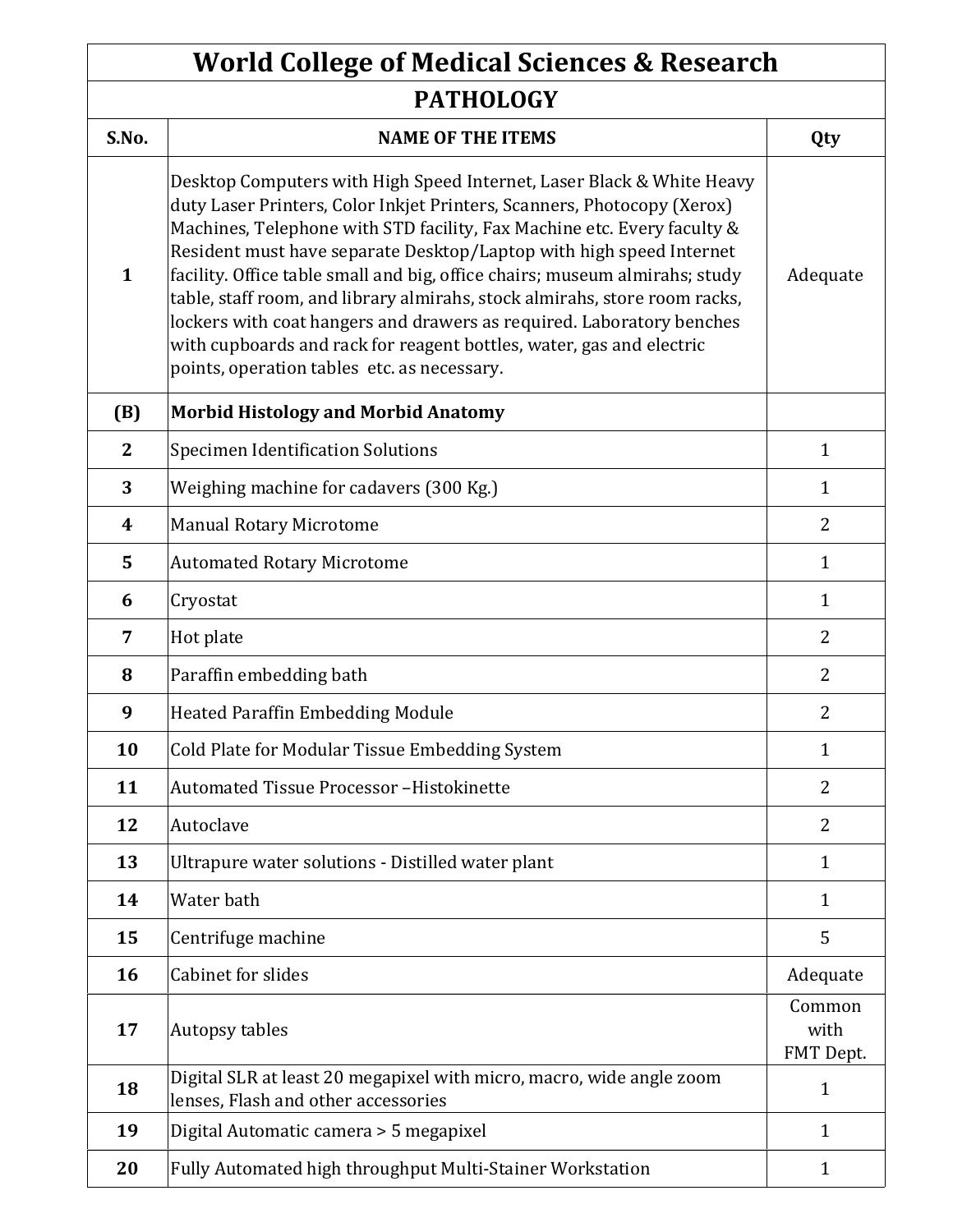| S.No. | <b>NAME OF THE ITEMS</b>                                                                                                                                                                                                                                                                                                                                                                                                                                                                                                                                                                     | Qty          |
|-------|----------------------------------------------------------------------------------------------------------------------------------------------------------------------------------------------------------------------------------------------------------------------------------------------------------------------------------------------------------------------------------------------------------------------------------------------------------------------------------------------------------------------------------------------------------------------------------------------|--------------|
| 21    | Fully Automated Embedding System (Heated embedding module & cold<br>plate)                                                                                                                                                                                                                                                                                                                                                                                                                                                                                                                   | $\mathbf{1}$ |
| 22    | <b>Fully Automated Flexible Coverslipping Workstation</b>                                                                                                                                                                                                                                                                                                                                                                                                                                                                                                                                    | $\mathbf{1}$ |
| 23    | Standalone paraffin dispensing module cold plate holding more than 100<br>cassettes                                                                                                                                                                                                                                                                                                                                                                                                                                                                                                          | $\mathbf{1}$ |
| 24    | Stand alone cold plate                                                                                                                                                                                                                                                                                                                                                                                                                                                                                                                                                                       | $\mathbf{1}$ |
| 25    | Troughs for staining                                                                                                                                                                                                                                                                                                                                                                                                                                                                                                                                                                         | Adequate     |
| 26    | Coplin jars                                                                                                                                                                                                                                                                                                                                                                                                                                                                                                                                                                                  | Adequate     |
| 27    | Water bath (Tissue Floatation)                                                                                                                                                                                                                                                                                                                                                                                                                                                                                                                                                               | Adequate     |
| 28    | Single Pan Digital Balance, Chemical                                                                                                                                                                                                                                                                                                                                                                                                                                                                                                                                                         | 2            |
| 29    | Balance, chemical with weights                                                                                                                                                                                                                                                                                                                                                                                                                                                                                                                                                               | 2            |
|       | <b>Microscopes</b>                                                                                                                                                                                                                                                                                                                                                                                                                                                                                                                                                                           |              |
| 30    | For Students - LED Binocular with Scanner, 10X, 40X, & Oil immersion<br>lenses and inbuilt Battery backup power source                                                                                                                                                                                                                                                                                                                                                                                                                                                                       | 60           |
| 31    | For Diagnostic & Research Work - Trinocular head Microscope with<br>Bright field, Dark field, Fluorescent & Polarizing Facility, high end<br>Apochromatic lenses with Camera with HDMI Multi output camera<br>Minimum 5MP with Projector & Ultra HD TV > 52 inches & Screen<br>including Software Capable of Brightfield& Immunofluorescence<br>Photography Screen including Software Capable of Brightfield&<br>Immunofluorescence Photography with connectivity to projector & LED<br>TV (At least 55 inches Ultra HD)<br>For every Professor, Associate & Assistant Professor : Binocular | 1            |
| 32    | Microscopes with High end Semiapochromatic Optics of international<br>standard.                                                                                                                                                                                                                                                                                                                                                                                                                                                                                                              | Adequate     |
| 33    | For every Tutor - Binocular Microscope with suitable high end lenses.                                                                                                                                                                                                                                                                                                                                                                                                                                                                                                                        | Adequate     |
| 34    | Penta Head Microscope with High end Optics with HDMI Multi output<br>Photographic camera (> 5 MP) including Software                                                                                                                                                                                                                                                                                                                                                                                                                                                                         | $\mathbf{1}$ |
| 35    | Deca Head Microscope                                                                                                                                                                                                                                                                                                                                                                                                                                                                                                                                                                         | $\mathbf{1}$ |
| 36    | <b>Grossing Station</b>                                                                                                                                                                                                                                                                                                                                                                                                                                                                                                                                                                      | $\mathbf{1}$ |
| 37    | Fully Automated Immuno-histo-chemistry Setup with Continuous supply<br>of Important                                                                                                                                                                                                                                                                                                                                                                                                                                                                                                          | $\mathbf{1}$ |
| 38    | Automatic High Speed Slide Scanner                                                                                                                                                                                                                                                                                                                                                                                                                                                                                                                                                           | $\mathbf{1}$ |
| C)    | <b>Hematology Lab:</b>                                                                                                                                                                                                                                                                                                                                                                                                                                                                                                                                                                       |              |
| 39    | Five part Fully Automated Cell Counter                                                                                                                                                                                                                                                                                                                                                                                                                                                                                                                                                       | $\mathbf{1}$ |
| 40    | Three Part Fully Automated Cell Counter                                                                                                                                                                                                                                                                                                                                                                                                                                                                                                                                                      | $\mathbf{1}$ |
| 41    | Coagulometer (Fully automated)                                                                                                                                                                                                                                                                                                                                                                                                                                                                                                                                                               | $\mathbf{1}$ |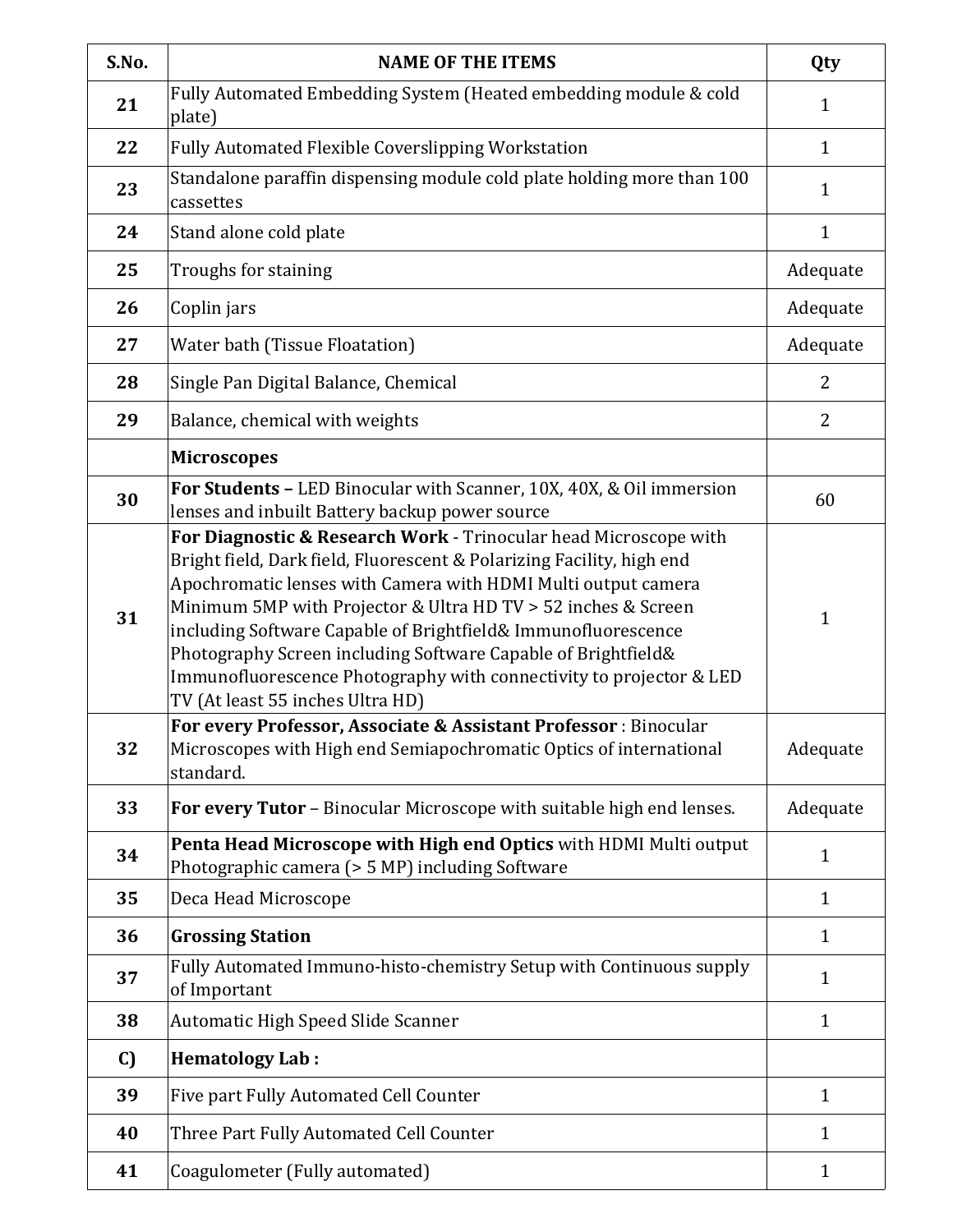| S.No. | <b>NAME OF THE ITEMS</b>                                                                                                                                                      | Qty            |
|-------|-------------------------------------------------------------------------------------------------------------------------------------------------------------------------------|----------------|
| 42    | Magnifying lens                                                                                                                                                               | 3              |
| 43    | Blood pressure instrument                                                                                                                                                     | 5              |
| 44    | <b>Laboratory Counter</b>                                                                                                                                                     | Adequate       |
| 45    | Laboratory stirrer                                                                                                                                                            | Adequate       |
| 46    | Automatic timer                                                                                                                                                               | 5              |
| 47    | Balance for weighing organs                                                                                                                                                   | $\mathbf{1}$   |
| 48    | Saws, wire for cutting bones                                                                                                                                                  | Adequate       |
| 49    | Slide boxes for 100 slides for students                                                                                                                                       | 200            |
| 50    | Drill for boring glass                                                                                                                                                        | Adequate       |
| 51    | X-ray viewing box (LED)                                                                                                                                                       | $\overline{2}$ |
| 52    | Sternal puncture needle adult size                                                                                                                                            | Adequate       |
| 53    | Sternal puncture needle child size                                                                                                                                            | Adequate       |
| 54    | Liver Biopsy needle                                                                                                                                                           | Adequate       |
| 55    | Stop watch reading at 1/5 second.                                                                                                                                             | 5              |
| 56    | pH Meter electric                                                                                                                                                             | 5              |
| 57    | Electrophoresis Set Up                                                                                                                                                        | $\mathbf{1}$   |
| 58    | <b>LED Wireless Projector</b>                                                                                                                                                 | 3              |
| 59    | Museum jars                                                                                                                                                                   | Adequate       |
| 60    | Surgical instruments                                                                                                                                                          | 5 sets         |
| 61    | Glassware, stains, chemicals reagents etc. for histological work.                                                                                                             | Adequate       |
| (D)   | <b>Clinical Laboratory:</b>                                                                                                                                                   |                |
| 62    | <b>Five Part Hematology Analyzer</b>                                                                                                                                          | $\mathbf{1}$   |
| 63    | Three Part Hematology Analyzer                                                                                                                                                | 2              |
| 64    | <b>Automatic Urine Analyzer</b>                                                                                                                                               | $\overline{2}$ |
| 65    | Binocular Microscopes with high end optics including 100X & LED<br>Fluorescence for each Faculty/ resident working in lab plus 2 microscopes As mentioned<br>for technicians. |                |
| 66    | Sp. Gravity Measure                                                                                                                                                           | $\overline{2}$ |
| 67    | PH meter                                                                                                                                                                      | $\overline{2}$ |
| 68    | Incubator                                                                                                                                                                     | $\overline{2}$ |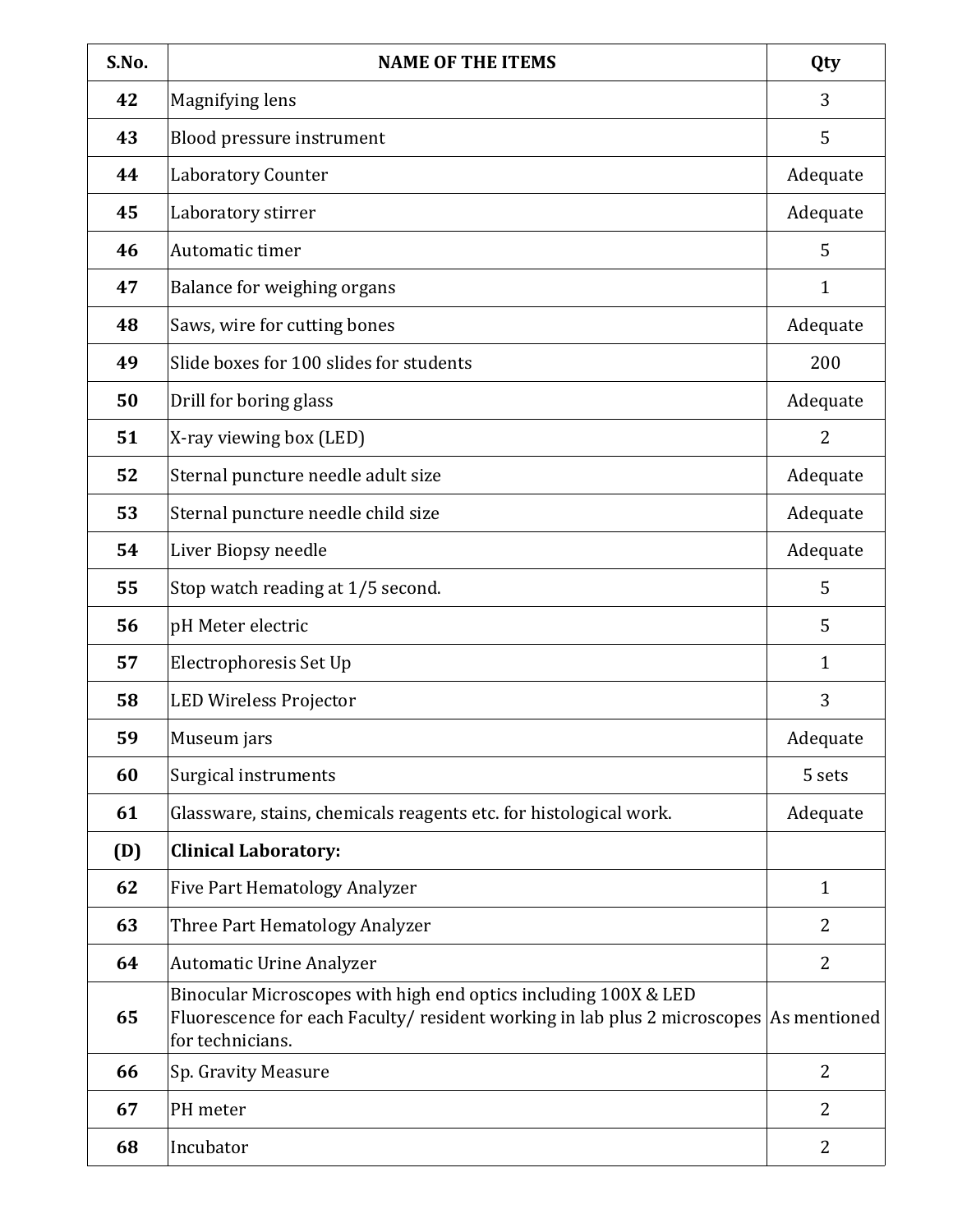| S.No. | <b>NAME OF THE ITEMS</b>                                                          | Qty      |
|-------|-----------------------------------------------------------------------------------|----------|
| 69    | Haemacytometers with red and white pipettes                                       | 90       |
| 70    | Syringes disposable                                                               | Adequate |
| 71    | Staining jars for slides.                                                         | Adequate |
| 72    | Automatic Hematology Slide Stainers.                                              | Adequate |
| 73    | Urinometers (Mercury based instruments to be replaced with other<br>alternatives) | Adequate |
| 74    | Centrifuge tubes graduated.                                                       | Adequate |
| 75    | Graduated cylinders for various capacities ranging from 100 cc to 1000 cc.        | Adequate |
| 76    | Pipettes of various sizes with disposal tips.                                     | Adequate |
| 77    | Reagent bottles                                                                   | Adequate |
| 78    | Dropping bottles                                                                  | Adequate |
| 79    | Reagents                                                                          | Adequate |
| 80    | Balances - Digital Single Pan Sensitive Chemical balance                          | Adequate |
| (E)   | <b>Specimens:</b>                                                                 |          |
| 81    | <b>Mounted Specimens</b>                                                          | 300      |
| 82    | <b>Wet Specimens</b>                                                              | 150      |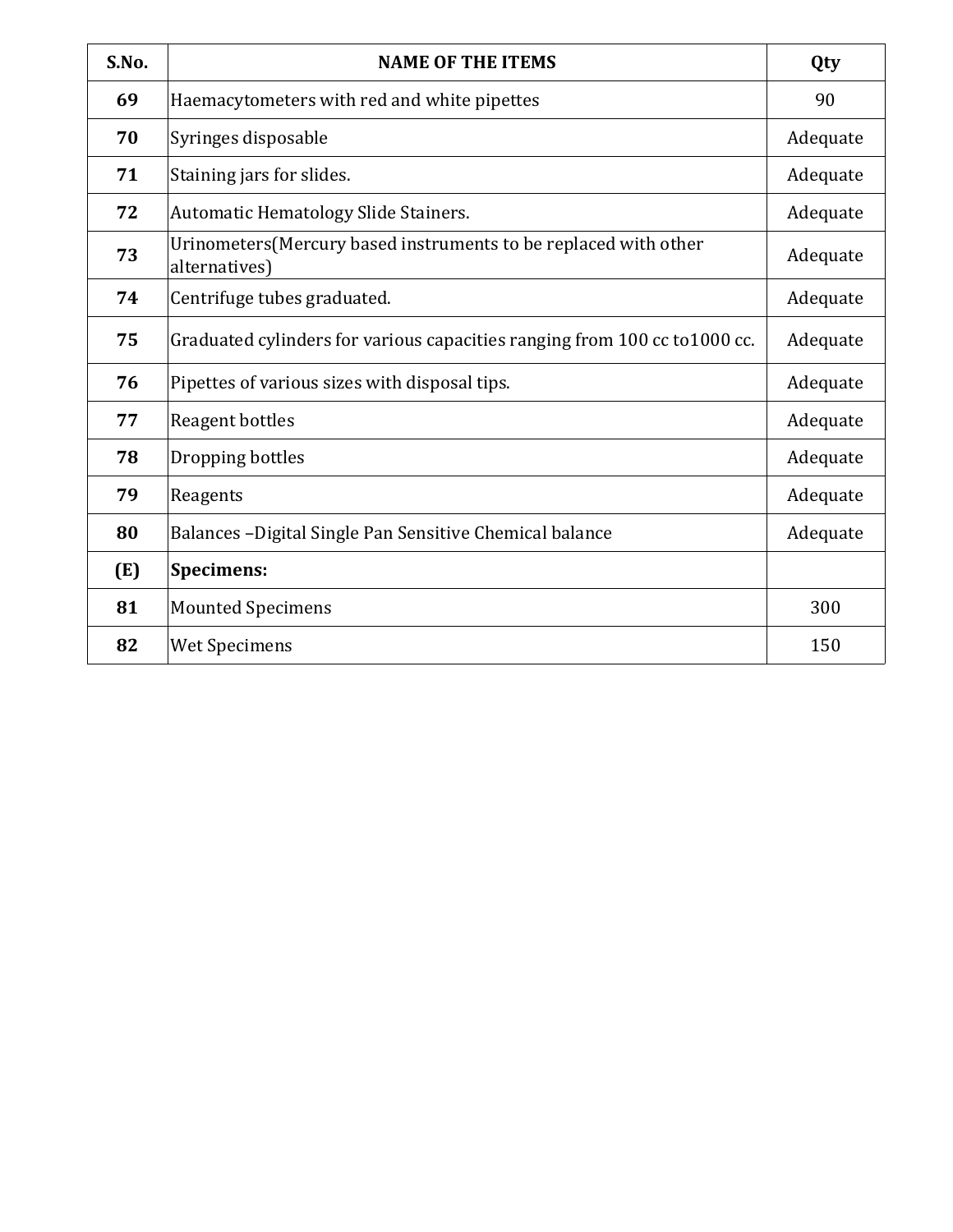| <b>World College of Medical Sciences &amp; Research</b> |                                                                                                             |                |
|---------------------------------------------------------|-------------------------------------------------------------------------------------------------------------|----------------|
| <b>MICROBIOLOGY</b>                                     |                                                                                                             |                |
| S.No.                                                   | <b>NAME OF THE ITEMS</b>                                                                                    | Qty            |
| (A)                                                     | General                                                                                                     |                |
| 1                                                       | Anaerobic apparatus                                                                                         | 2              |
| $\mathbf{2}$                                            | Autoclave                                                                                                   | 3              |
| 3                                                       | <b>Balance Electronic Digital</b>                                                                           | 2              |
| 4                                                       | <b>Biosafety Cabinet Type - 2A</b>                                                                          | 3              |
| 5                                                       | <b>BOD</b> Incubator                                                                                        | $\mathbf{1}$   |
| 6                                                       | Centrifuge                                                                                                  | 4              |
| 7                                                       | CO2 Incubator/Candle Jar                                                                                    | 2              |
| 8                                                       | Computer Unit                                                                                               | 3              |
| 9                                                       | Deep Freeze -20° C & Deep Freezer                                                                           | 1 each         |
| 10                                                      | Distilled water Plant                                                                                       | $\mathbf{1}$   |
| 11                                                      | Elisa Reader                                                                                                | 2              |
| 12                                                      | Elisa Washer                                                                                                | 2              |
| 13                                                      | Hot Air Oven                                                                                                | 2              |
| 14                                                      | Incubator                                                                                                   | 3              |
| 15                                                      | Lab Refrigerator                                                                                            | 4              |
| 16                                                      | Laminar flow                                                                                                | $\mathbf{1}$   |
| 17                                                      | Micrometer eye pieces                                                                                       | 2              |
| 18                                                      | Micrometer stage                                                                                            | $\overline{2}$ |
| 19                                                      | Microscope Binocular (Students)                                                                             | 90             |
| 20                                                      | Microscope Binocular                                                                                        | Adequate       |
| 21                                                      | Microscope with universal condenser containing oil immersion, Bright<br>field, Phase Contrast & Dark ground | $\mathbf{1}$   |
| 22                                                      | Multimedia Projector                                                                                        | $\overline{2}$ |
| 23                                                      | pH determination apparatus                                                                                  | $\overline{2}$ |
| 24                                                      | Serum inspissators                                                                                          | $\mathbf{1}$   |
| 25                                                      | <b>VDRL</b> shaker                                                                                          | $\overline{2}$ |
| 26                                                      | <b>Vortex Mixer</b>                                                                                         | $\overline{2}$ |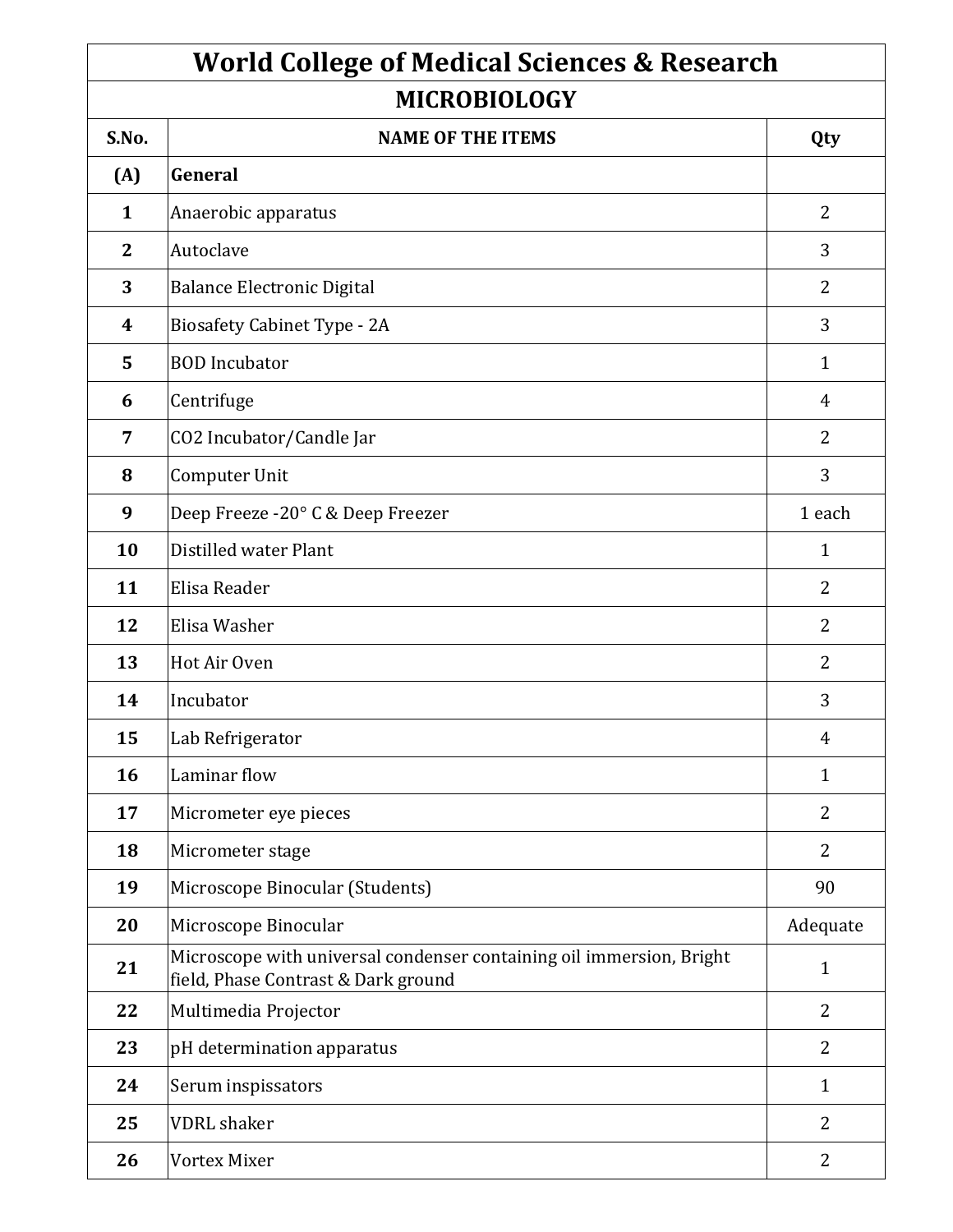| S.No. | <b>NAME OF THE ITEMS</b>                                 | Qty            |
|-------|----------------------------------------------------------|----------------|
| 27    | Water bath with variable temperature                     | $\overline{2}$ |
| 28    | Oil-immersion lens for student microscope                | 50             |
| 29    | <b>Blood Culture System</b>                              | $\mathbf{1}$   |
| 30    | <b>Colony Counter</b>                                    | $\mathbf{1}$   |
| (B)   | <b>Consumables for Culture and Serological Diagnosis</b> |                |
| 31    | Antibiotic Discs for Antibiotic susceptibility testing   | Adequate       |
| 32    | Antibiotic zone scale                                    | Adequate       |
| 33    | Antisera-Salmonella                                      | Adequate       |
| 34    | Antisera-Shigelladysenteriae                             | Adequate       |
| 35    | Antisera-Shigellaflexnari                                | Adequate       |
| 36    | Antisera-Shiegellasonnie                                 | Adequate       |
| 37    | Antisera-Vibrio cholerae                                 | Adequate       |
| 38    | ATCC strain - Enterococcus fecalis 29213                 | Adequate       |
| 39    | ATCC strain - E.coli25922                                | Adequate       |
| 40    | ATCC strain - E.coli 35218                               | Adequate       |
| 41    | ATCC strain - Pseudomonas aeruginosa 27853               | Adequate       |
| 42    | ATCC strain - Staphylococcus aureus 25923                | Adequate       |
| 43    | ATCC strain - Staphylococcus aureus 29213                | Adequate       |
| 44    | Bottles for blood culture                                | Adequate       |
| 45    | Micropipettes - Multi channel & Single channel           | Adequate       |
| 46    | Materials for preparation of various Culture Media       | Adequate       |
| 47    | Materials required for various Microbiological Stains    | Adequate       |
| 48    | Digital Thermometers of different temperatures           | Adequate       |
| 49    | Various Kits for Serological diagnostics                 | Adequate       |
| 50    | Laptop                                                   | $\mathbf{1}$   |
| 51    | Desktop Computer, with Printer                           | 2              |
| 52    | Photocopier and Scanner                                  | $\mathbf{1}$   |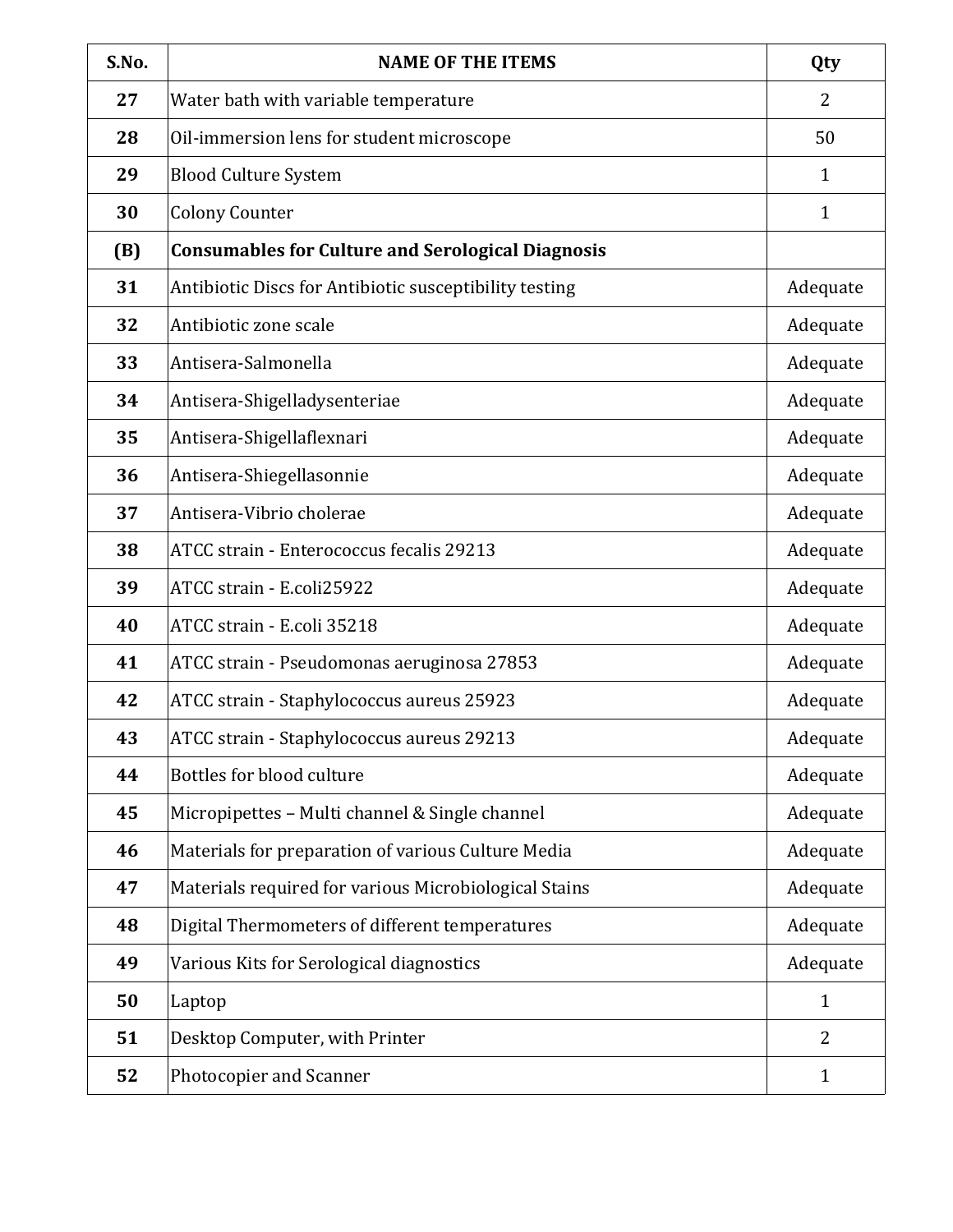# **World College of Medical Sciences & Research PHARMACOLOGY**

| S.No.        | <b>NAME OF THE ITEMS</b>                                                                                                                                                                                                                                                                                                                                                                                                                                                                                                                                                           | Qty                     |
|--------------|------------------------------------------------------------------------------------------------------------------------------------------------------------------------------------------------------------------------------------------------------------------------------------------------------------------------------------------------------------------------------------------------------------------------------------------------------------------------------------------------------------------------------------------------------------------------------------|-------------------------|
| (A)          | <b>I. Clinical Pharmacy</b>                                                                                                                                                                                                                                                                                                                                                                                                                                                                                                                                                        |                         |
| $\mathbf{1}$ | Special Drug Delivery systems like Metered Dose Inhalers, Spacers,<br>Rotahalers, Nasal sprays, Transdermal<br>patches, Insulin infusion pumps, Insulin pen etc.                                                                                                                                                                                                                                                                                                                                                                                                                   | 15 sets                 |
| $\mathbf{2}$ | Samples of dosage formulations of various types including rational and<br>irrational FDC, Essential medicines                                                                                                                                                                                                                                                                                                                                                                                                                                                                      | 15 sets                 |
| 3            | Manikins for demonstration of intravenous injection, enema, local,<br>intramuscular injections, intracardiac<br>injection and other routes of drug administration                                                                                                                                                                                                                                                                                                                                                                                                                  | 15 sets                 |
| (B)          | <b>II. Computer Assisted Learning Laboratory</b>                                                                                                                                                                                                                                                                                                                                                                                                                                                                                                                                   |                         |
| 4            | Minimum 1 computer per 10 students (Maybe shared with a similar facility in<br>the institution) Must have<br>computers with standard configuration and connected to the internet,<br>(Preferably broadband) along with an<br>AV aids (Multimedia Projector and Screen). The PC should be installed with CAL<br>programmes and other<br>software for PVPI, WHO, Price Controlled Drugs List, Antibiotic Guidelines,<br>Hospital formulary, adverse drug<br>reactions, and other resource material which the student can use for learning the<br>principles of rational prescribing. | Minimum 15<br>computers |
| C)           | <b>III. Experimental Pharmacology</b>                                                                                                                                                                                                                                                                                                                                                                                                                                                                                                                                              |                         |
| 5            | For UG course, the facilities and equipment in the experimental lab can be<br>shared with the Physiology<br>department. The experiments included in the curriculum should be<br>demonstrated through charts/photographs<br>/models and videos.                                                                                                                                                                                                                                                                                                                                     | Available               |
| (D)          | <b>IV. Clinical Pharmacology</b>                                                                                                                                                                                                                                                                                                                                                                                                                                                                                                                                                   |                         |
| 6            | Stop watch                                                                                                                                                                                                                                                                                                                                                                                                                                                                                                                                                                         | Adequate                |
| 7            | Digital Sphygmomanometer                                                                                                                                                                                                                                                                                                                                                                                                                                                                                                                                                           | Adequate                |
| 8            | <b>Critical Flicker Fusion Apparatus</b>                                                                                                                                                                                                                                                                                                                                                                                                                                                                                                                                           | Adequate                |
| 9            | Pupillometer                                                                                                                                                                                                                                                                                                                                                                                                                                                                                                                                                                       | Adequate                |
| 10           | Chart, Models and videos to illustrate the pharmacodynamic and<br>pharmacokinetic properties of drugs, adverse drug reactions, drug<br>administration techniques                                                                                                                                                                                                                                                                                                                                                                                                                   | Adequate                |
| (E)          | V. General:                                                                                                                                                                                                                                                                                                                                                                                                                                                                                                                                                                        |                         |
| 11           | Laptop                                                                                                                                                                                                                                                                                                                                                                                                                                                                                                                                                                             | $\mathbf{1}$            |
| 12           | Desktop Computer, with Printer                                                                                                                                                                                                                                                                                                                                                                                                                                                                                                                                                     | $\overline{2}$          |
| 13           | Photocopier and Scanner                                                                                                                                                                                                                                                                                                                                                                                                                                                                                                                                                            | $\mathbf{1}$            |
| 14           | Multimedia Projector with Screen                                                                                                                                                                                                                                                                                                                                                                                                                                                                                                                                                   | $\overline{2}$          |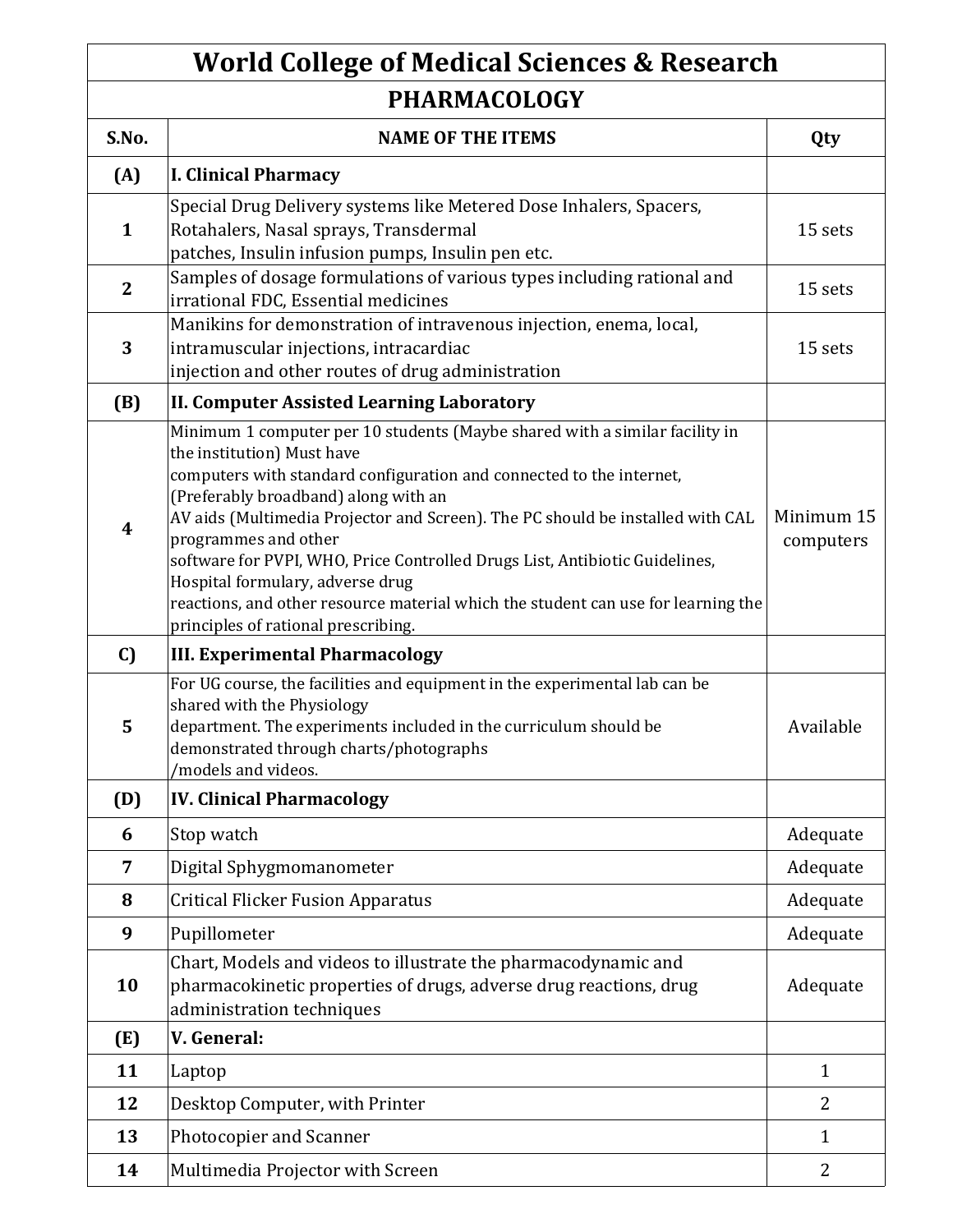# **World College of Medical Sciences & Research FORENSIC MEDICINE**

| <b>NAME OF THE ITEMS</b>                           | Qty            |  |
|----------------------------------------------------|----------------|--|
| <b>Teaching</b>                                    |                |  |
| Multimedia Projector, CPU & Projection Screen      | $\overline{2}$ |  |
| Television, DVD Player                             | $\mathbf{1}$   |  |
| Digital SLR Camera With Accessories                | $\mathbf{1}$   |  |
| Microscope Student Type                            | 20             |  |
| X-Ray View Box Two In One                          | 6              |  |
| Stop Watch                                         | 4              |  |
| Anthropometric Set including                       | 2              |  |
| Digital pH Meter                                   | $\mathbf{1}$   |  |
| Digital Spectrophotometer                          | $\mathbf{1}$   |  |
| <b>Chemical Balance</b>                            | $\mathbf{1}$   |  |
| <b>Distillation Plant</b>                          | $\mathbf{1}$   |  |
| Refrigerator                                       | $\overline{2}$ |  |
| Centrifuge                                         | $\mathbf{1}$   |  |
| Slide Warming Table                                | $\overline{2}$ |  |
| <b>Hot Plate</b>                                   | $\overline{2}$ |  |
| <b>Glass Cutting Pencil</b>                        | $\overline{2}$ |  |
| Spectroscopic Lens With Adjustable Slit            | $\overline{2}$ |  |
| <b>Dissection Set Complete</b>                     | $\overline{2}$ |  |
| Digital BP Instrument                              | $\overline{2}$ |  |
| Stethoscope                                        | $\overline{2}$ |  |
| <b>Charts and Models</b>                           | 30 each        |  |
| <b>Research</b>                                    |                |  |
| Binocular Research Type With Attachment For Camera | $\mathbf{1}$   |  |
| Deep Freezer For Keeping Tissue                    | $\mathbf{1}$   |  |
| <b>Automatic Tissue Processing Machine</b>         | $\mathbf{1}$   |  |
|                                                    |                |  |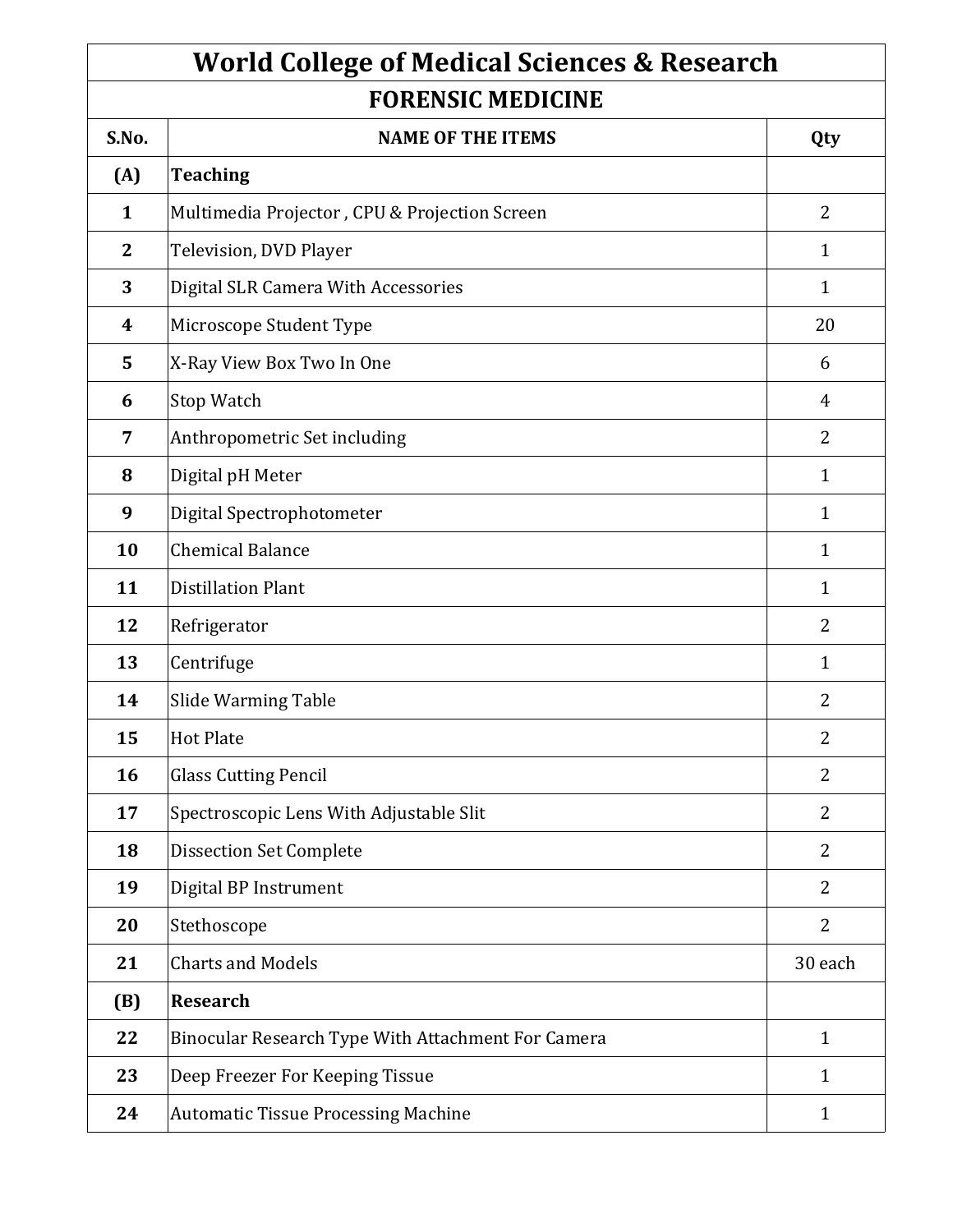| S.No. | <b>NAME OF THE ITEMS</b>                           | Qty            |
|-------|----------------------------------------------------|----------------|
|       | Following can be shared with Central Research Lab: |                |
| 25    | Microtome With Knife                               | $\mathbf{1}$   |
| 26    | Paraffin Bath Embedding                            | $\mathbf{1}$   |
| 27    | <b>Water Bath For Tissue Floatation</b>            | 1              |
| 28    | L Modes                                            | 1              |
| 29    | <b>Block Holder</b>                                | 1              |
| 30    | <b>Abrasive Powder</b>                             | 1              |
| 31    | Thin Layer Chromatograph                           | $\mathbf{1}$   |
| 32    | Gas Chromatograph                                  | $\mathbf{1}$   |
| 33    | Ultra Violet Spectroscope                          | $\mathbf{1}$   |
| 34    | Infra Red Spectroscope                             | $\mathbf{1}$   |
| 35    | Mass Spectrometer                                  | $\mathbf{1}$   |
| (C)   | <b>Medico legal work</b>                           |                |
| 36    | <b>Cold Storage For Dead Bodies</b>                | 8              |
| 37    | <b>Weighing Machine For Dead Bodies</b>            | $\mathbf{1}$   |
| 38    | <b>Autopsy Tables</b>                              | $\mathbf{1}$   |
| 39    | <b>Stryker Type Autopsy Saw With Accessories</b>   | $\overline{4}$ |
| 40    | <b>Weighing Machine For Organs</b>                 | 3              |
| 41    | <b>Weighing Machine For Fetus</b>                  | $\overline{2}$ |
| 42    | <b>Dissection Set Complete</b>                     | $\overline{4}$ |
| 43    | <b>Brain Knife</b>                                 | 6              |
| 44    | Hack Saw                                           | 3              |
| 45    | Rib Shear Left & Right                             | 2 each         |
| 46    | <b>Measuring Tape(Steel Tape Roll)</b>             | 4              |
| 47    | <b>Magnifying Lens</b>                             | $\overline{4}$ |
| 48    | X-Ray View Box (4 In 1)                            | 3              |
| 49    | Tooth Extractor Left & Right                       | $\overline{2}$ |
| 50    | Hand Set Heat Sealer                               | $\mathbf{1}$   |
| 51    | <b>Instrument Trolley</b>                          | 3<br>minimum   |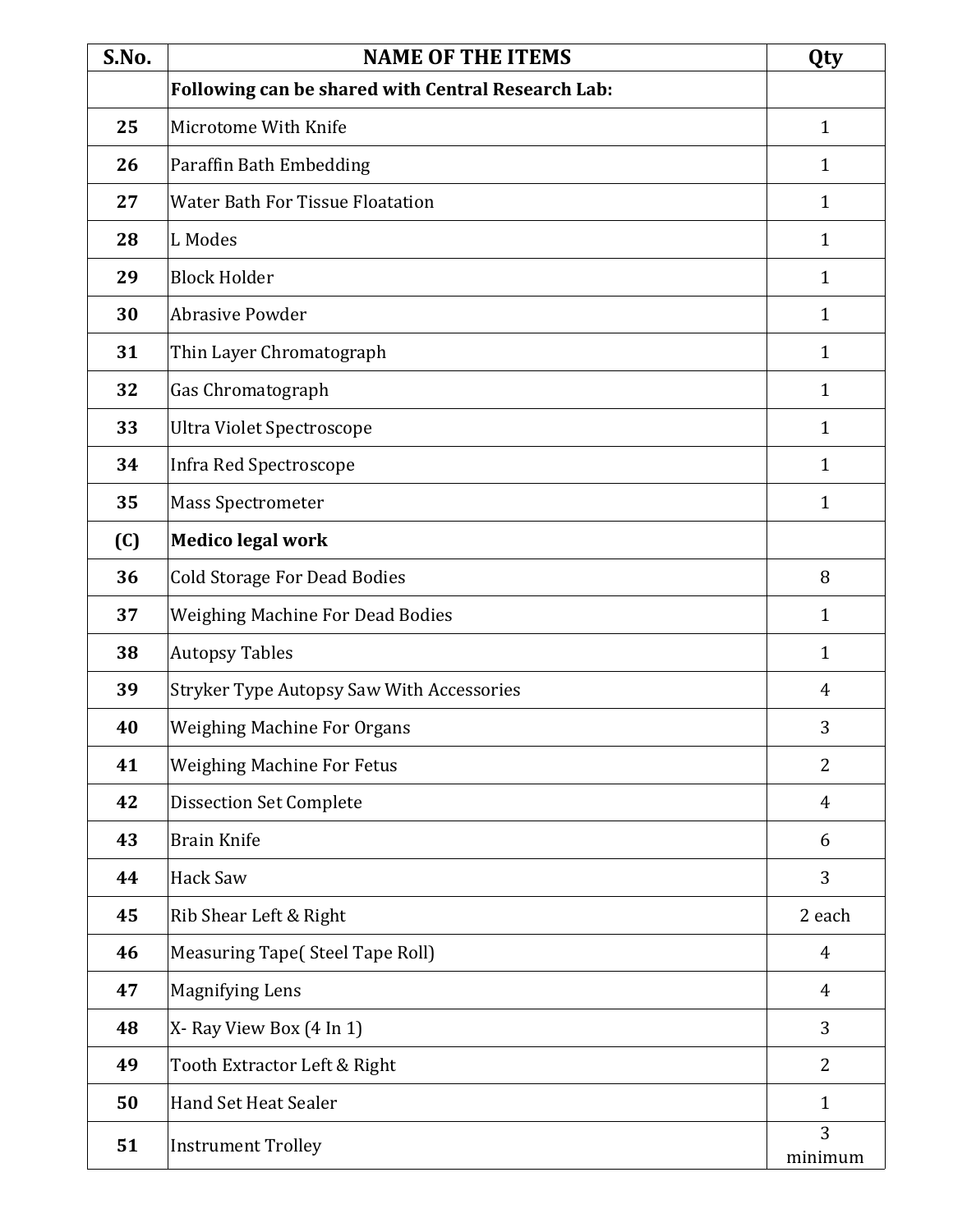| S.No. | <b>NAME OF THE ITEMS</b>                                                        | Qty                        |
|-------|---------------------------------------------------------------------------------|----------------------------|
| 52    | Stretchers for shifting dead bodies                                             | 3                          |
| 53    | <b>Rectal Thermometer</b>                                                       | minimum<br>4               |
|       |                                                                                 |                            |
| 54    | Portable X-ray Machine (can be shared with Radiology Department)                | $\mathbf{1}$               |
| 55    | <b>Cold Storage For Dead Bodies</b>                                             | $\overline{2}$             |
| 56    | <b>Stryker Type Autopsy Saw With Accessories</b>                                | $\mathbf{1}$               |
| 57    | <b>Weighing Machine For Organs</b>                                              | $\mathbf{1}$               |
| 58    | <b>Weighing Machine For Fetus</b>                                               | $\mathbf{1}$               |
| 59    | <b>Dissection Set Complete</b>                                                  | $\mathbf{1}$               |
| 60    | <b>Brain Knife</b>                                                              | 2                          |
| 61    | <b>Hack Saw</b>                                                                 | $\overline{2}$             |
| 62    | Rib Shear Left & Right                                                          | 1 each                     |
| 63    | <b>Measuring Tape(Steel Roll)</b>                                               | 2                          |
| 64    | <b>Magnifying Lens</b>                                                          | $\overline{2}$             |
| 65    | X-Ray View Box                                                                  | $\mathbf{1}$               |
| (D)   | Consumable for medico legal work                                                |                            |
| 67    | Disposable Cap-Mask-Gown, Gloves Etc.                                           | Adequate                   |
| 68    | Cotton Rolls, Suture Materials Etc.                                             | Adequate                   |
| 69    | Formalin, Rectified Spirit, Lugol's Iodine                                      | Adequate                   |
| 70    | Swabs, Preservative Bulbs etc.                                                  | Adequate                   |
| 71    | Viscera Bottles etc.                                                            | Adequate                   |
| 72    | Syringe (5, 10, 50 ml)                                                          | Adequate                   |
| 73    | <b>Preservative Salts</b>                                                       | Adequate                   |
| 74    | Packing and Sealing materials                                                   | Adequate                   |
| (E)   | For Sexual Assault Examination [*]                                              |                            |
| 75    | Victim examination table (Gynecological Examination table with leg<br>stirrups) |                            |
| 76    | Screen                                                                          |                            |
| 77    | OT light Shadowless adjustable                                                  |                            |
| 78    | Hymenoscope                                                                     |                            |
| 79    | Colposcope                                                                      |                            |
| 80    | Sims Speculum                                                                   | Available in Obst & Gynae. |
| 81    | <b>Cuscos Speculum</b>                                                          |                            |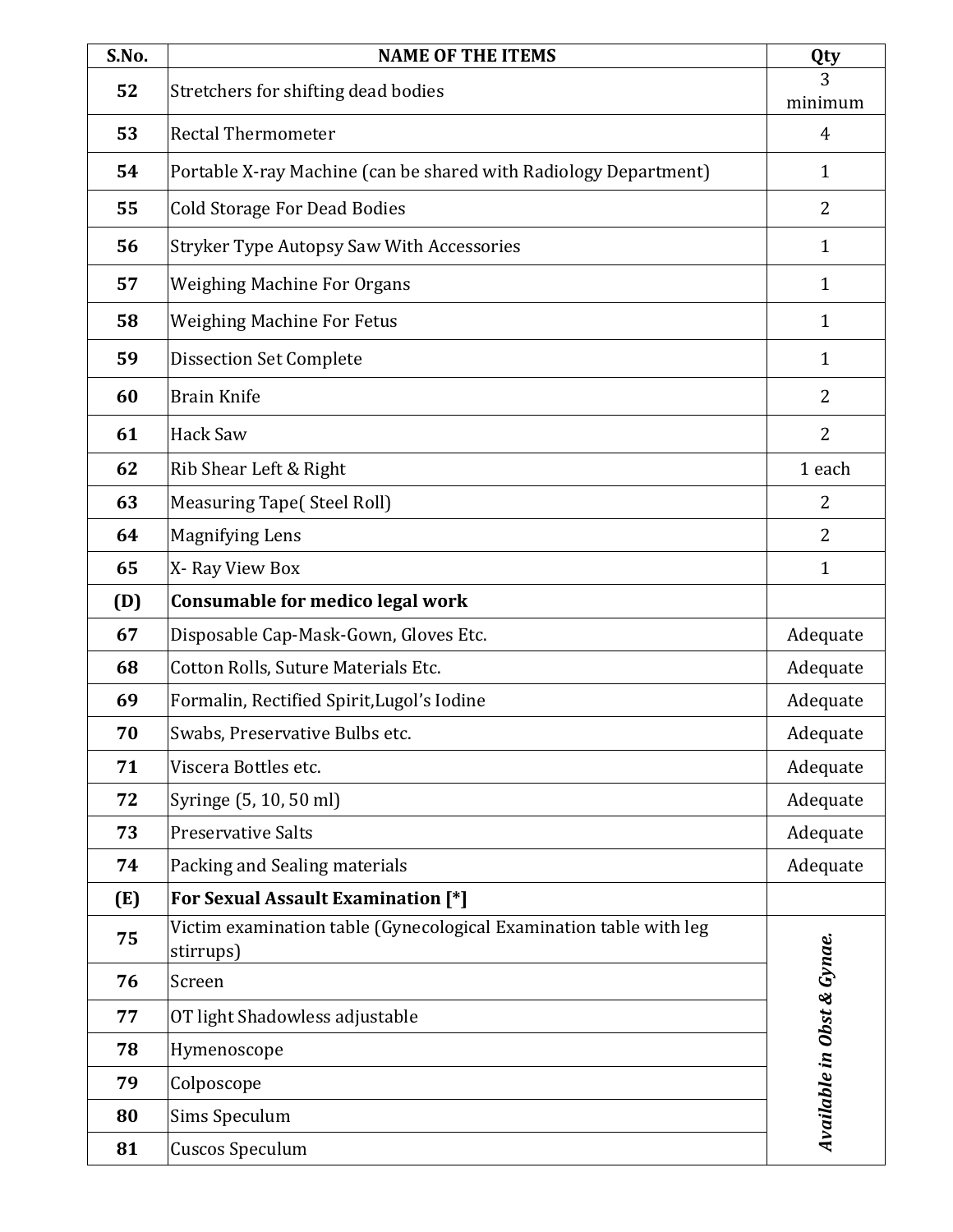| S.No. | <b>NAME OF THE ITEMS</b>    | Qty       |
|-------|-----------------------------|-----------|
| 82    | Sponge holding forceps      |           |
| 83    | <b>Toothed forceps</b>      | Gynae.    |
| 84    | Ovum forceps                |           |
| 85    | Proctoscope                 | $\infty$  |
| 86    | Torch                       | Obst      |
| 87    | Desktop Computer            | $\Xi$     |
| 88    | Laptop                      | Available |
| 89    | <b>Printer with Scanner</b> |           |
| 90    | Photocopier machine         |           |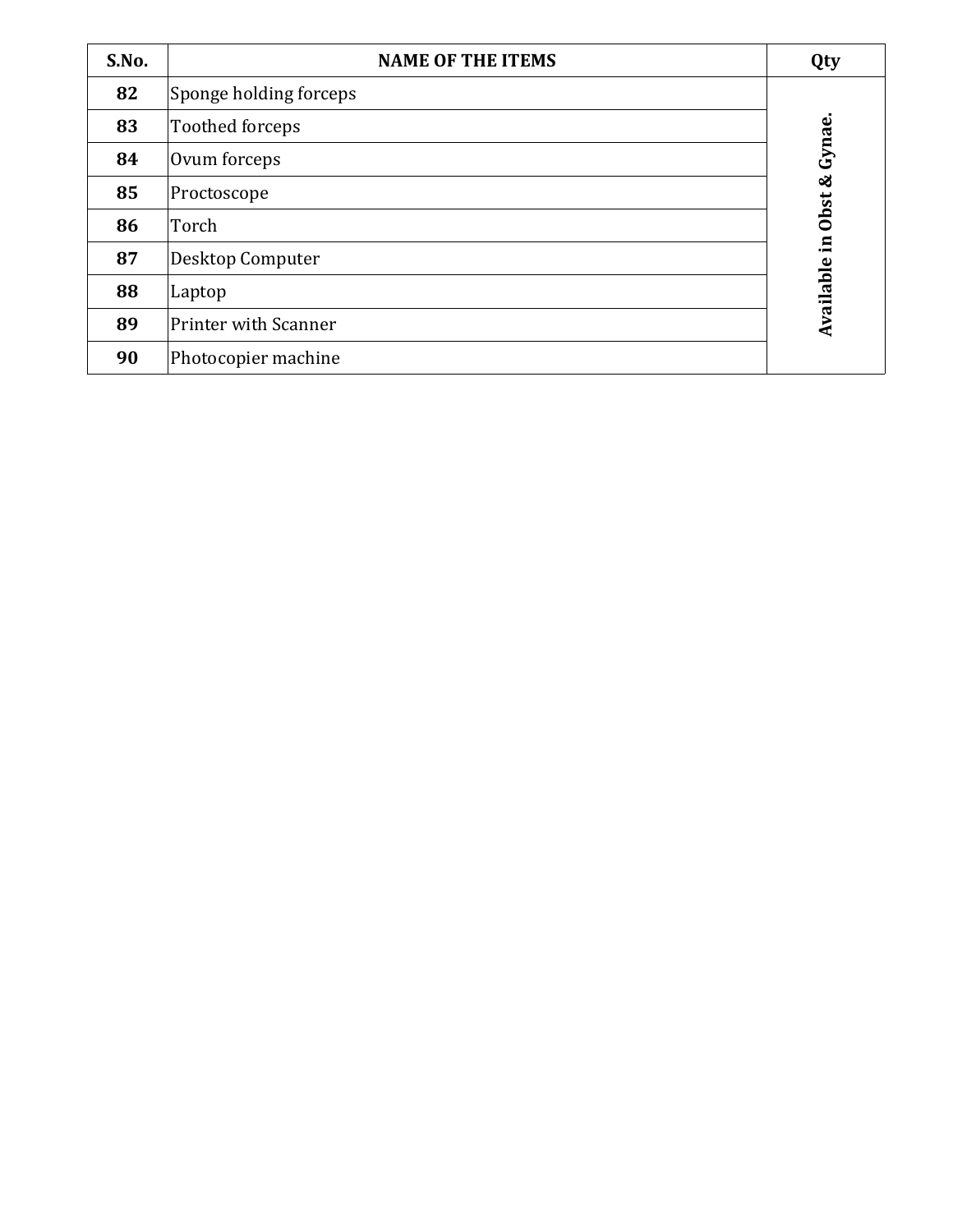#### **COMMUNITY MEDICINE World College of Medical Sciences & Research**

| LUMIMUNI I I MEDILINE |                                                                                 |                                                        |
|-----------------------|---------------------------------------------------------------------------------|--------------------------------------------------------|
| S.No.                 | <b>NAME OF THE ITEMS</b>                                                        | Qty                                                    |
| $\mathbf{1}$          | Barometer (Mercury based instruments to be replaced with other<br>alternatives) | 1                                                      |
| $\mathbf{2}$          | Filter, Pasteur Chamberland, complete set                                       | $\mathbf{1}$                                           |
| 3                     | Filter, Berke fed                                                               | $\mathbf{1}$                                           |
| $\boldsymbol{4}$      | Hydrometres, Spirit                                                             | 3                                                      |
| 5                     | Hydrometres, milk                                                               | 3                                                      |
| 6                     | Hydrometers, wet and dry bulb                                                   | 3                                                      |
| $\overline{7}$        | Incubator, electric (can be procured from Microbiology)                         | $\mathbf{1}$                                           |
| 8                     | Museum jars                                                                     | As per the<br>number<br>of specimens                   |
| 9                     | Models, charts, diagrams, specimen                                              | Min:Models<br>80,<br>Charts 50                         |
| 10                    | Balance Analytical 200 gm.                                                      | $\overline{2}$                                         |
| 11                    | Balance for weighing food stuff (Capacity 2 Kg).                                | 3                                                      |
| 12                    | Centrifuge clinical                                                             | $\mathbf{1}$                                           |
| 13                    | Weighing machine adult                                                          | 8                                                      |
| 14                    | Baby weighing machine                                                           | 3                                                      |
| 15                    | Salters Baby weighing machine                                                   | $\overline{4}$                                         |
| 16                    | Harpender Calipers (for skinfold thickness)                                     | $\overline{4}$                                         |
| 17                    | Height measuring stand                                                          | $\overline{4}$                                         |
| 18                    | Refrigerator 9 cu.ft.                                                           | 3+Additional<br>one each<br>at RHTC and<br><b>UHTC</b> |
| 19                    | Ice Lined Refrigerator (I.L.R.) (at Health Centre)                              | $\mathbf{1}$                                           |
| 20                    | Dissecting microscope                                                           | 40                                                     |
| 21                    | Microscope oil immersion                                                        | 3                                                      |
| 22                    | T.V. and DVD player                                                             | 4 each (2 at<br>college<br>and 2 at centres)           |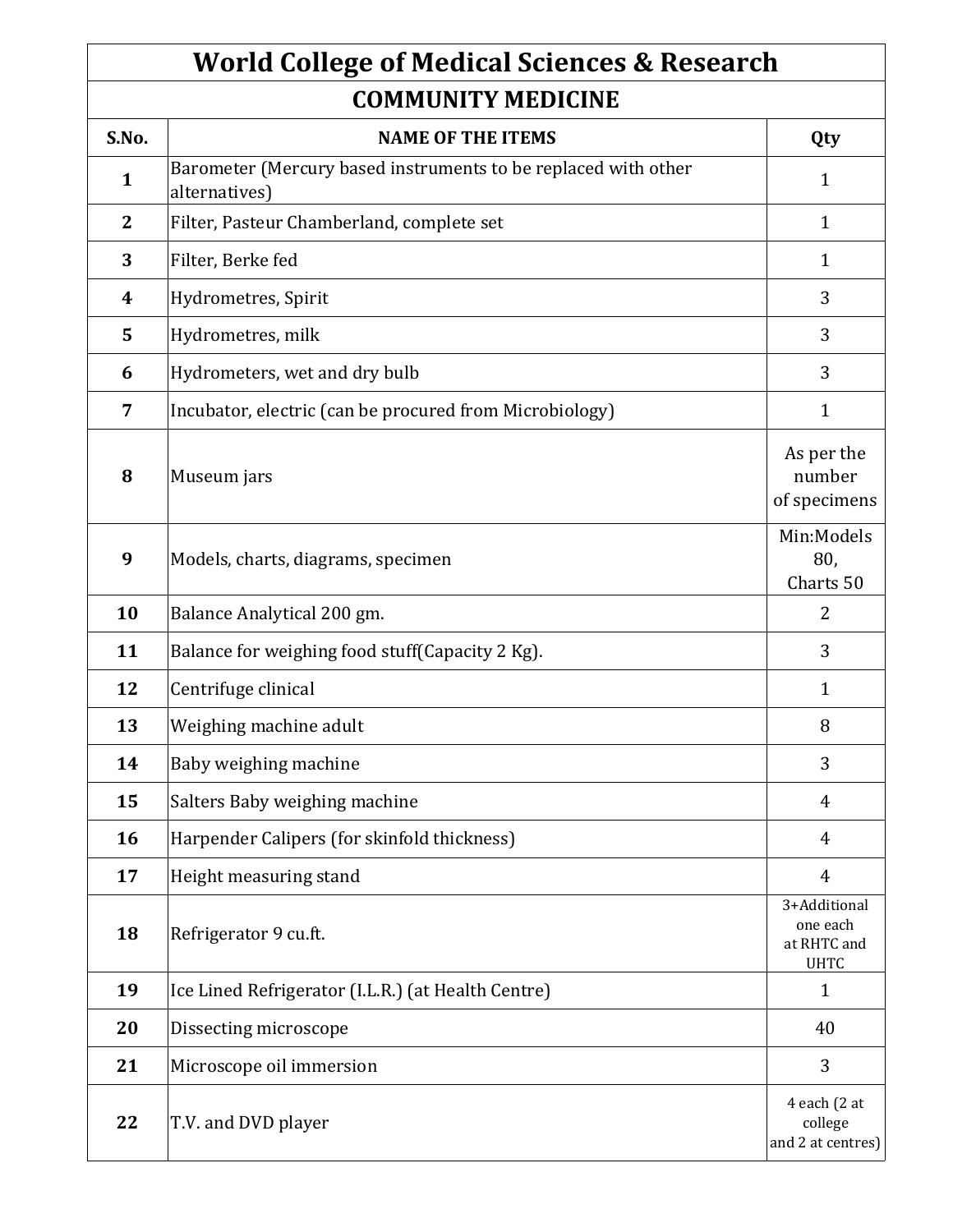| S.No. | <b>NAME OF THE ITEMS</b>                                                                      | Qty                                     |
|-------|-----------------------------------------------------------------------------------------------|-----------------------------------------|
| 23    | Autoclave (Can be shared with Pathology/Microbiology department)                              | 1                                       |
| 24    | Computer with printer, scanner and photocopier and Internet facility                          | 5                                       |
| 25    | Vehicles for transport of students/interns/faculty/ paramedical staff to<br>the RHTC and UHTC | 2 Buses (32<br>capacity)<br>and one SUV |
| 26    | Multimedia Projector with Screen                                                              | $\overline{2}$                          |
| 27    | Chloroscope                                                                                   | 10                                      |
| 28    | Horrock's Apparatus                                                                           | 3                                       |
| 29    | <b>MUAC</b> tapes                                                                             | 10                                      |
| 30    | Haemoglobinometer                                                                             | 5                                       |
| 31    | <b>BP Apparatus (Digital)</b>                                                                 | 10                                      |
| 32    | Stethoscope                                                                                   | 10                                      |
| 33    | Kata Thermometer                                                                              | 3                                       |
| 34    | <b>Globe Thermometer</b>                                                                      | 3                                       |
| 35    | Anemometer                                                                                    | 4                                       |
| 36    | Sound level meter                                                                             | 4                                       |
| 37    | Soil testing kit                                                                              | $\mathbf{1}$                            |
| 38    | Water sampling bottle from any depth                                                          | 1                                       |
| 39    | Needle Shredder                                                                               | 3                                       |
| 40    | Vaccine carrier                                                                               | 5                                       |
| 41    | Craft water testing kit                                                                       | $\mathbf{1}$                            |
| 42    | Protective devices for occupational safety                                                    | 3 sets                                  |
| 43    | Ear muffs                                                                                     | Adequate                                |
| 44    | Ear plugs                                                                                     | Adequate                                |
| 45    | Safety helmet                                                                                 | Adequate                                |
| 46    | Goggles                                                                                       | Adequate                                |
| 47    | Safety boots                                                                                  | Adequate                                |
| 48    | Swine flu kit                                                                                 | Adequate                                |
| 49    | Gloves                                                                                        | Adequate                                |